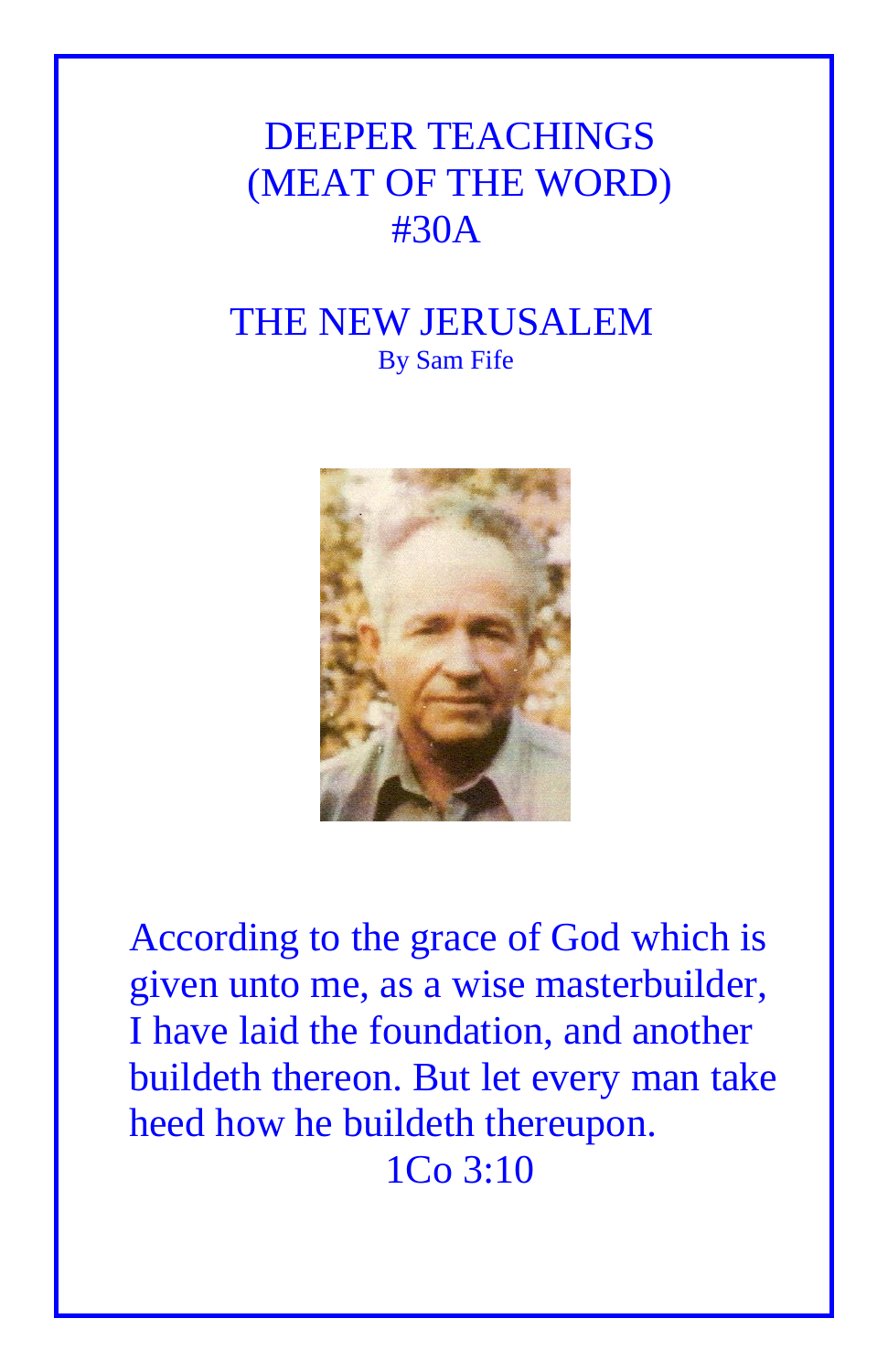#### **THE NEW JERUSALEM**

### **I HAVE CAUSED THEE TO SEE IT, BUT THOU SHALT NOT GO OVER THITHER Page 16**

 In our previous issues of "The Word" we have had a series of studies in which we have been traveling with Old Testament Israel according to the flesh on their journey from Egypt to Jerusalem. We have learned that the Old Testament age was the age of Prophecy, the New Testament age is the age of fulfillment. The Old Testament age was the age of the flesh, the New Testament age is the ago of the Spirit. The Old Testament age was the age in which God worked through Old Testament Israel according to the flesh, to bring forth physical types and prophecies of that which he purposes to do in the New Testament age of the Spirit. The New Testament age is the age in which every prophecy is going to be fulfilled in us spiritually.

 This being so, we learned that the journey of Old Testament Israel according to the flesh from Egypt to the old physical Jerusalem, was but a type of the journey of New Testament spiritual Israel, which spiritual Israel we are, from Egypt to the New Jerusalem.

 In order to fully understand this, we need to understand where and what the New Jerusalem is. The New Jerusalem that we find in Revelation, chapter twenty-one, in the Scriptures was never intended by God to be presented as a physical city somewhere out in space. The New Jerusalem is a spiritual city, which God is building right here on this earth as a dwelling place for Himself, in which He will dwell through the Spirit in His people, and manifest His glory through them. In our study on the Tabernacle and the Temple, we learned that the Old Testament Physical Temple that Israel built in the old physical Jerusalem, was but a type of, and prophecy of, God's Holy spiritual temple which God is building today, which Temple we are. For First Corinthians three tells us that today, in the New Testament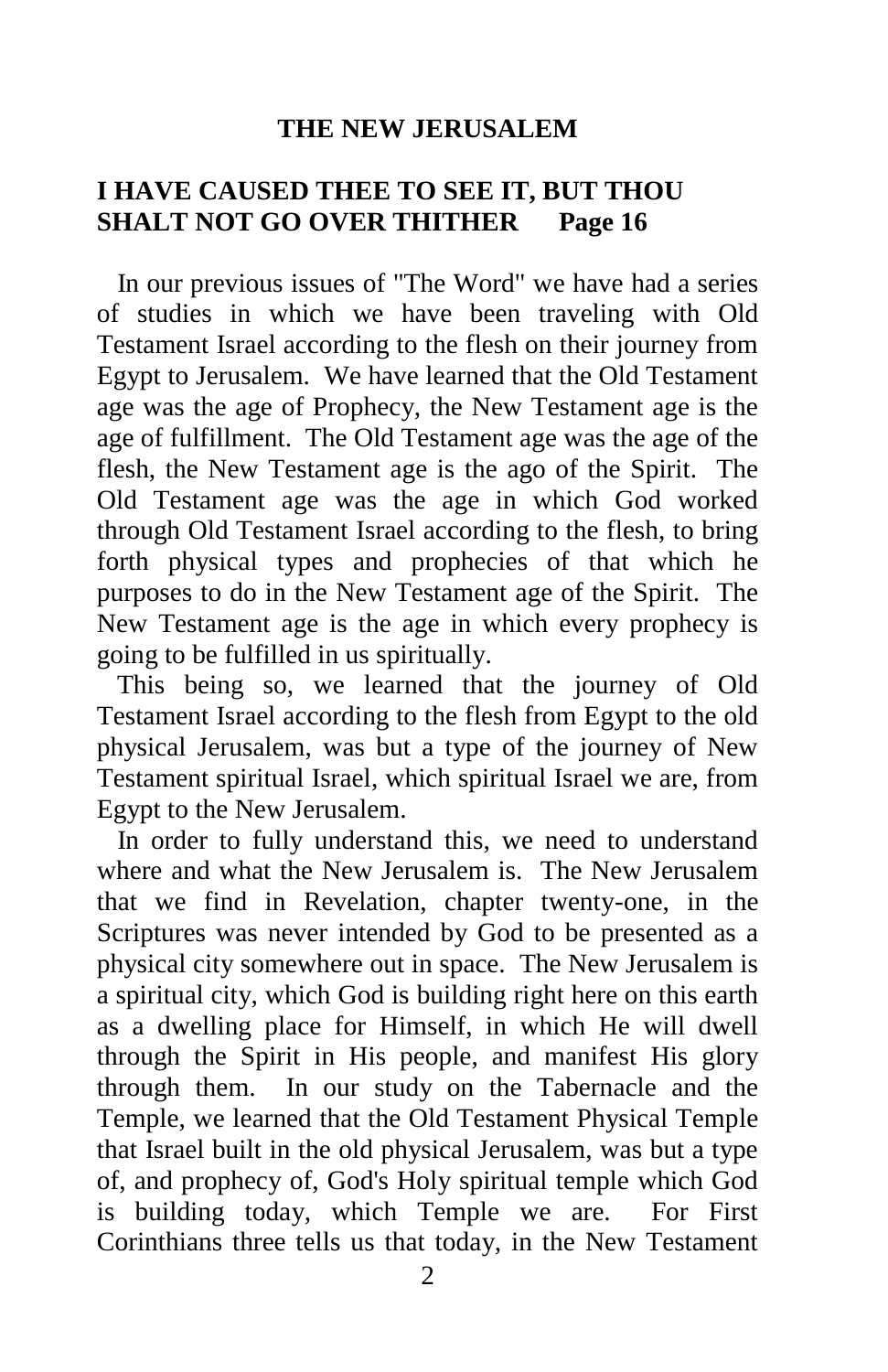age, we are the Temple of God, and Ephesians two, verses nineteen through twenty-two, says we are being built upon the foundation of apostles and prophets, Jesus himself being the chief cornerstone, into a Holy Temple in the Lord, a habitation of God through the Spirit.

 Not only was the Old Testament physical Temple a type of, and substitute for God's spiritual temple which He is building today, which Temple we are, but the old physical city of Jerusalem in which He built that Temple, was but a type of and substitute for God's Holy Spiritual city which he is building today, which city we also are. This is revealed to us by the fact that twice in Rev. 21 the Bible calls the New Jerusalem the Bride of Christ. In verse two we read, "And I John saw the Holy City, New Jerusalem, coming down from God out of heaven, prepared as a bride adorned for her husband." Then in verses nine and ten we read, "And there came unto me one of the seven angels which had the seven vials full of the seven last plagues, and talked with me saying, Come hither, I will shew thee the bride, the Lamb's wife. And he carried me away in the Spirit to a great and high mountain, and shewed me that great city, the Holy Jerusalem, descending out of heaven from God. In these verses we see that twice the Bible calls the New Jerusalem the bride of Christ. If we know anything at all about the Bible we know that in many other places the Bible calls us the church, the Bride of Christ. Surely we all agree that the Bible does not reveal two brides of Christ. God's word does not make Christ a bigamist. If the Bible calls the Church the bride of Christ, and it also calls the New Jerusalem the bride of Christ, then it is obvious that the two are synonymous. The Church is the New Jerusalem and the New Jerusalem is the Church having been brought to perfection and become the dwelling place of God through the Spirit, the City of God in which He will dwell and reveal His glory here in the earth throughout eternity.

We learned in our previous studies that Egypt in the Scripture is a type of the world system in any age which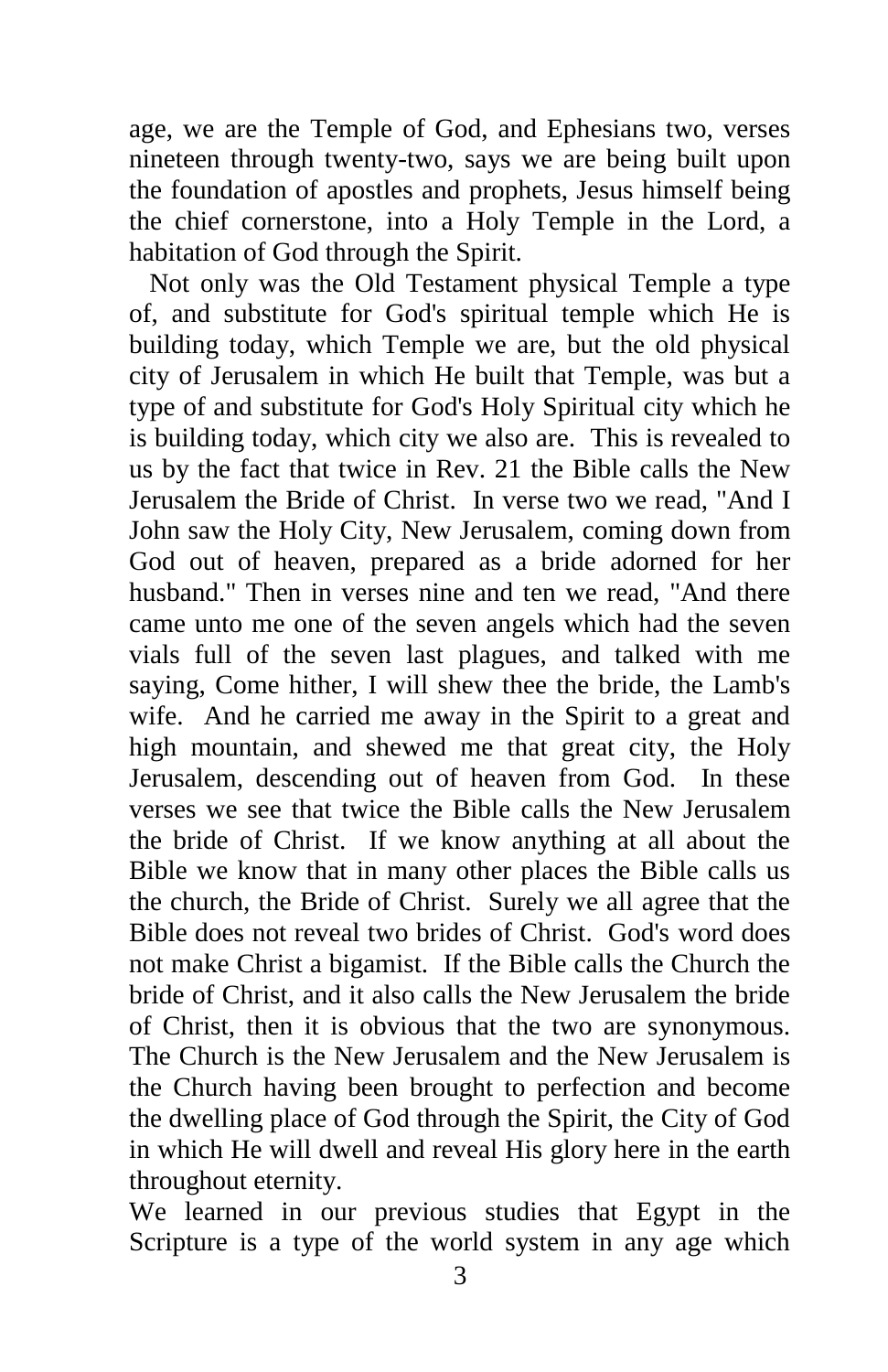Lucifer and his Demons rule over. Pharaoh, who ruled over Egypt, was a type of Lucifer the prince of Devils who at this point is the god of this world. The taskmasters who cracked their whips on the backs of the children of Israel were a type of the demons who are keeping people in bondage to Satan and his kingdom today. The children of Israel being led by a pillar of cloud out of bondage to Egypt was a type of our being led by the Holy Spirit of God out of bondage to this world system over which Lucifer rules, a system which includes sin, sickness, demons, strife, greed, hatred, envy, war, governments and every other individual and organization that is outside of the body of Christ and the leadership of the Spirit of God. The wilderness journey through which God led the children of Israel that he might through much testing teach them the walk of Faith, so that when they came to the borders of the land they would have the faith to conquer the giants and possess the land, is a type of the wilderness journey God is taking us through that he might teach us the walk of faith, so that when we come to the borders of our promised land we will have the faith to trust God for the power to conquer our promised land. Our promised land of which Canaan was a type is not a heaven in the sky. It is not a physical land at all, for this is not the age of the flesh but the age of the Spirit. It is a spiritual promised land. It is to come to the measure of the stature of the fulness of Christ and have the nature of Christ, which is the nature of God perfected in us, and become the dwelling place of God through the Spirit, both the temple of God and the City of God, the New Jerusalem.

 Israel did not start out of Egypt just to cross over the Jordan River into Canaan. The total purpose of God was to take them all the way into Jerusalem and build the temple of God in the city of God. They did not come to the end of their journey till they had at last conquered Jerusalem and under David carried the ark of the Covenant into Jerusalem, and under Solomon's wisdom built the Temple of God in the City of God, and had become the wisest, wealthiest, most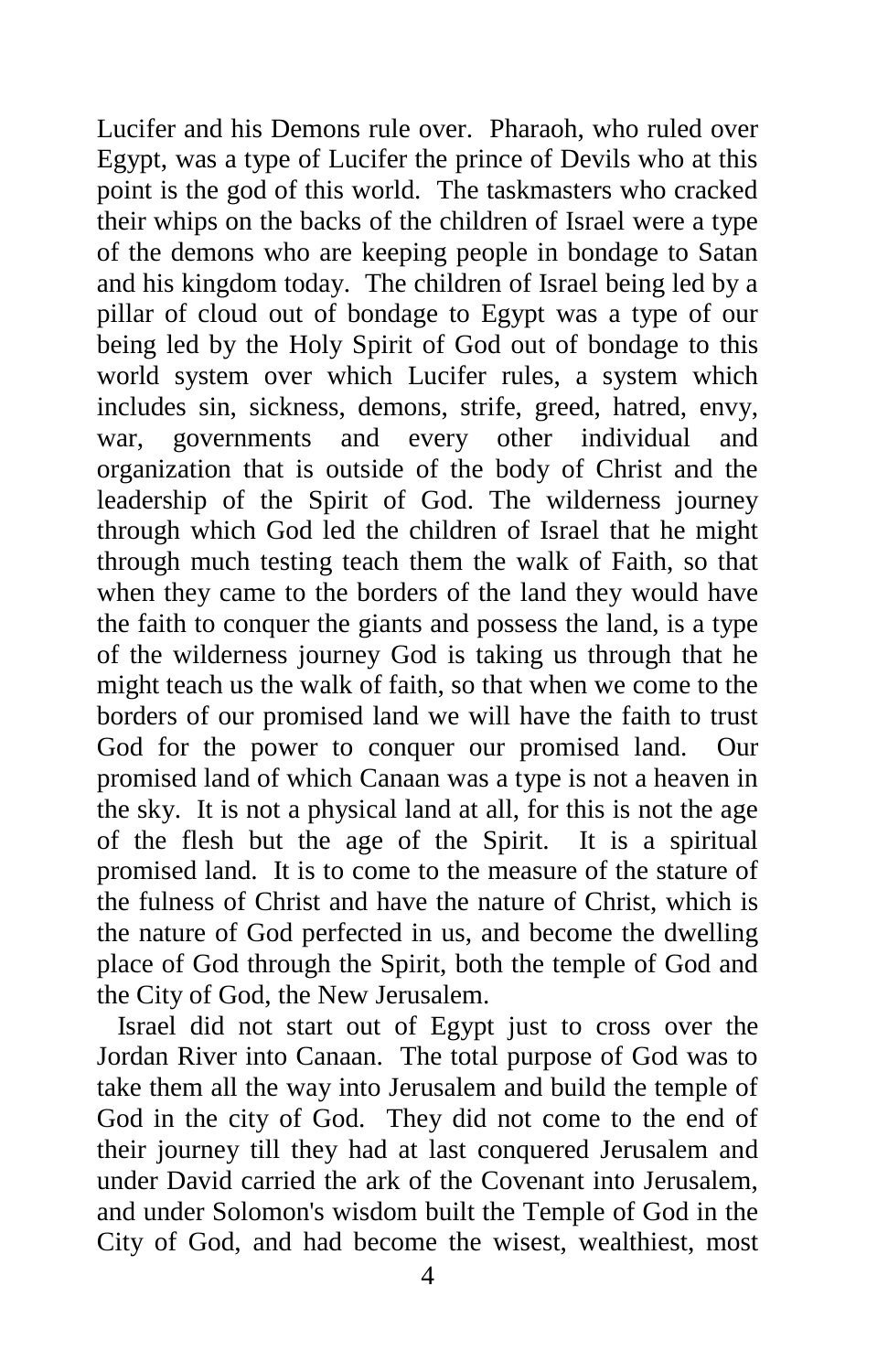powerful kingdom of the known world of that day, and thus a type of the Kingdom of Christ during the millennial age. Then they came to the end of their journey, and the total purpose of God in bringing them out of Egypt was fulfilled.

 We who are spiritual Israel did not come out of Egypt just to cross over the Jordan river, which some interpret to be death, and go into a promised land in the sky. The total purpose of God is for us to march over the Jordan of deathto-this-world and to-the-flesh, and under a five-fold Davidic Ministry conquer the giant spirits that are trying to keep us out of the New Jerusalem, and under that Davidic Ministry triumphantly carry the Ark of the New Covenant, the name (nature) of Jesus into the New Jerusalem (to perfection in us) and under a Solomonic Ministry, a ministry of wisdom, build the temple of the Lord (perfect the body of Christ) so that we are become the temple of God and the City of God, the eternal dwelling place of God through the Spirit. Then will we have come to the end of our journey and the purpose of God in bringing us out of Egypt will be fulfilled.

 Now, if we want to see how the New Jerusalem in every aspect of its construction in Revelation, chapter twenty-one, is a type of us the church having been brought to perfection, let us go in the Spirit, with the Apostle John and the Angel unto a high mountain, and we will see the Lamb's wife, the New Jerusalem, which is descending out of heaven. Verse 10 of Rev. 21 says, "And he carried me away in the

Spirit unto a high mountain and showed me that great city, the Holy Jerusalem, descending out of heaven from God, having the glory of God, and her light was like unto a stone most precious, even like a Jasper stone, clear as crystal.

 Notice John said she had the Glory of God. The Glory of God is not revealed by carnal stones and streets paved with gold. The Glory of God's nature will be revealed when the lamb's bride has been brought to the measure of the stature of the fulness of Christ and the nature of God is shining out through her. Then her light will be like a Jasper stone, clear as Crystal. In order to understand this statement we first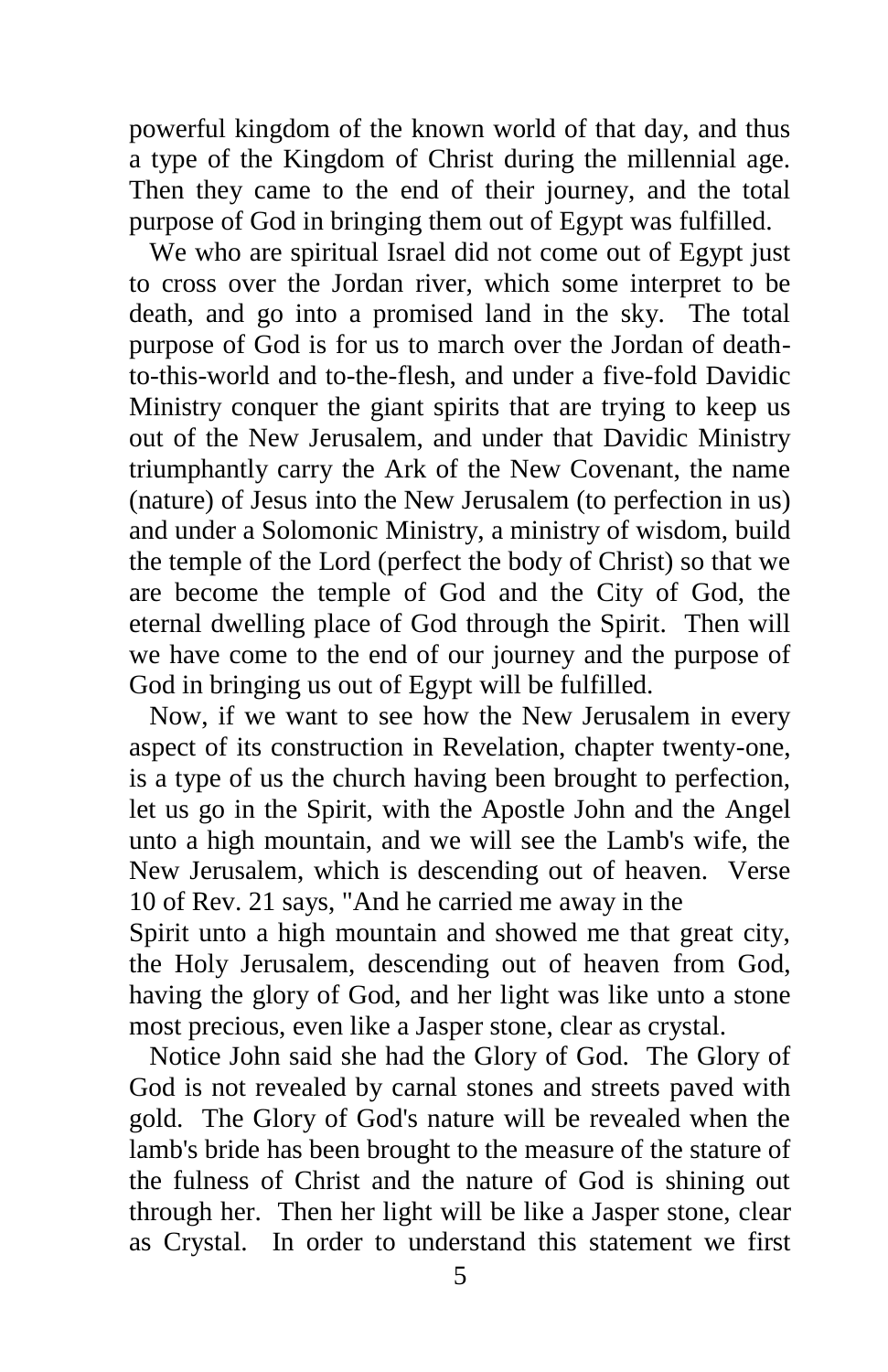need to understand the truth of Romans 1:20. Here we're told that the invisible things of God have always been visible before us since the foundation of the world, being seen in the things that are made. This tells us that before the world was, God, foreknowing His whole plan, made visible things or things that we see in nature around us, symbols of His spiritual truth. That is why the Bible used water as a symbol for the Holy Spirit, seed as a symbol for the Word of God, serpent as a symbol of the devil, not because the Spirit who authored the Scriptures just decided he would use these things as symbols, but because the Spirit, whom the Bible says knows the deep things of God, knew that God made these visible things symbols of his invisible realities. This being true, it is clear that all the colors in the spectrum from black to white, are symbolic of spiritual growth from the time one is lost and in darkness, the black, till the time they are walking in the Righteousness of Christ, the white. Often God speaks to me in a vision and shows me the spiritual level of a person by the color I see them in the vision. If I see them black I know they are not born again. If I see them brown which is lighter than black but still of the dark side of the spectrum I know they are professing Christianity but have not been born again. If I see them green I know they are Christians drinking from the water of God's Spirit, for when the earth drinks of the rain green things come forth. If I see them gray, I know they are moving high in God but there is still some darkness mixed with the white. White is symbolic of walking in the righteousness of Christ, but the crystal clear of the Jasper stone is purer than white, and is the crystal clear color of water, which is a type of the pure Spirit of God. So when the Bible says the Lamb's bride, the New Jerusalem, has the Glory of God, and her light is as the Jasper stone, clear as crystal, it simply means we will have been purged of every impurity, and the crystal clear purity of the Spirit of God will be shining out from us.

 Verse 12: "And had a wall great and high, and had twelve gates, and at the gates twelve angels, and names written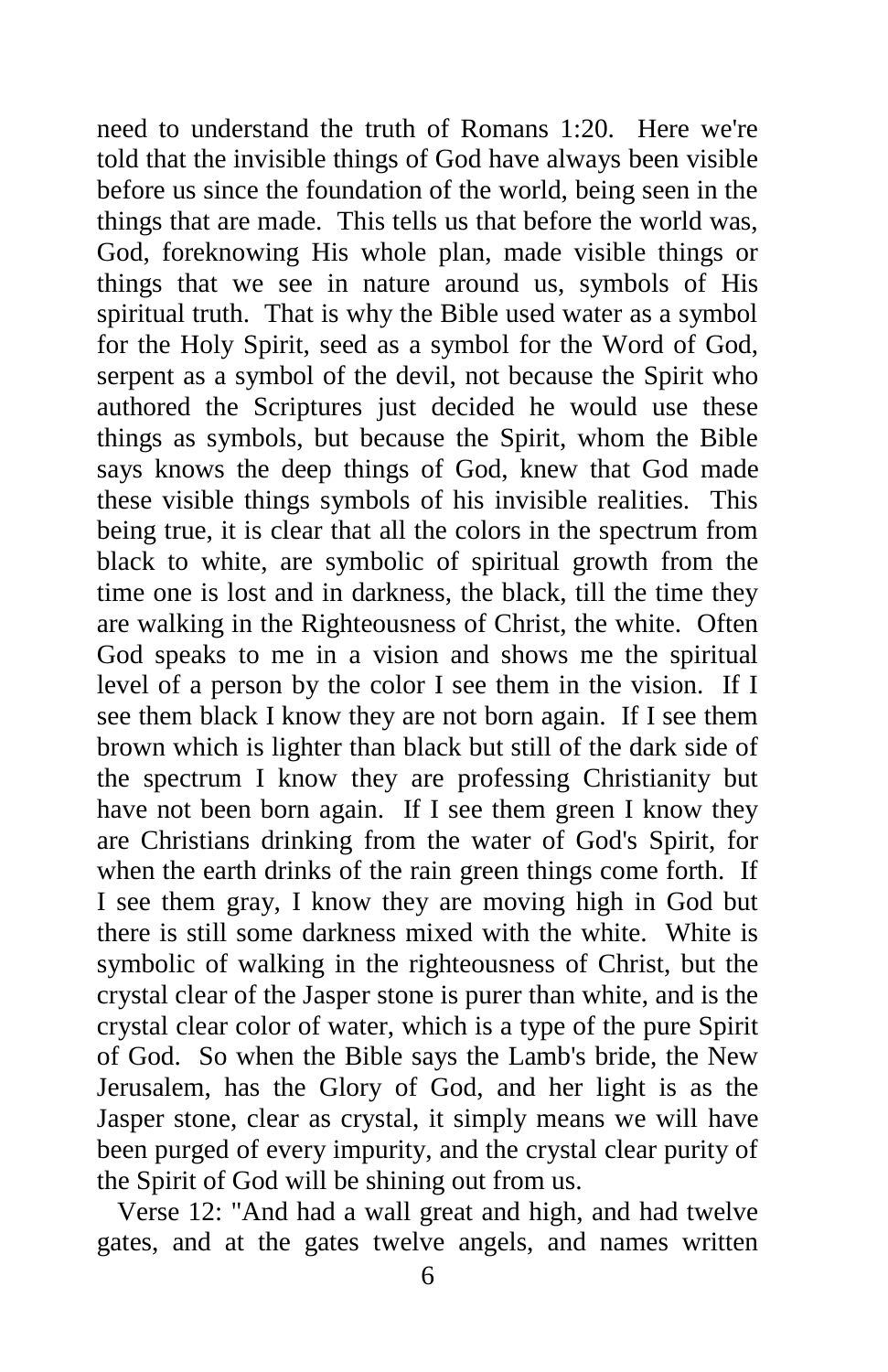thereon, which are the names of the twelve tribes of the children of Israel." Here we are told that the gates of the city are the twelve tribes of the children of Israel. Certainly we know that it was the twelve tribes of Israel, through whom the prophets and Jesus came, through whom the revelation came that is recorded in the Word of God. And it is through this revelation that we enter into this city, so we can truly say that the twelve tribes of Israel are the gateway to this city. We remember Verse 13: On the east three gates; on the north

three gates; on the south three gates; and on the west three gates.

That when Israel was marching through the wilderness the twelve tribes of Israel camped around the tabernacle of God. On the east three tribes, on the north three tribes, on the south three tribes and on the west three tribes. And so again it is signified that it is through the twelve tribes of Israel that one enters into the tabernacle of God and the City of God.

 Verse 14: "And the wall of the city had twelve foundations, and in them the names of the twelve apostles of the Lamb." Here we are told the twelve apostles are foundation stones. To this agree Ephesians two, verses nineteen through twentytwo, which tell us that we are being built upon the foundation of apostles and prophets, Jesus Christ being the chief cornerstone, into a Holy Temple in the Lord, a habitation of God through the Spirit. Jesus Christ is the chief comerstone, the apostles are foundation stones, and each one of us is a lively stone built upon that foundation.

 Verse 15: "And he that talked with me had a golden reed to measure the city, and the gates thereof, and the wall thereof." If we will look in the eleventh chapter of revelation verse one we will see very clearly that whenever God gave anyone a reed to measure the temple of God or the City of God, it was to measure the spiritual condition. In Rev. 11: 1 we read, "And there was given me a reed like unto a rod: and the angel stood, saying, Rise and measure the temple of God, and the altar, and them that Worship therein."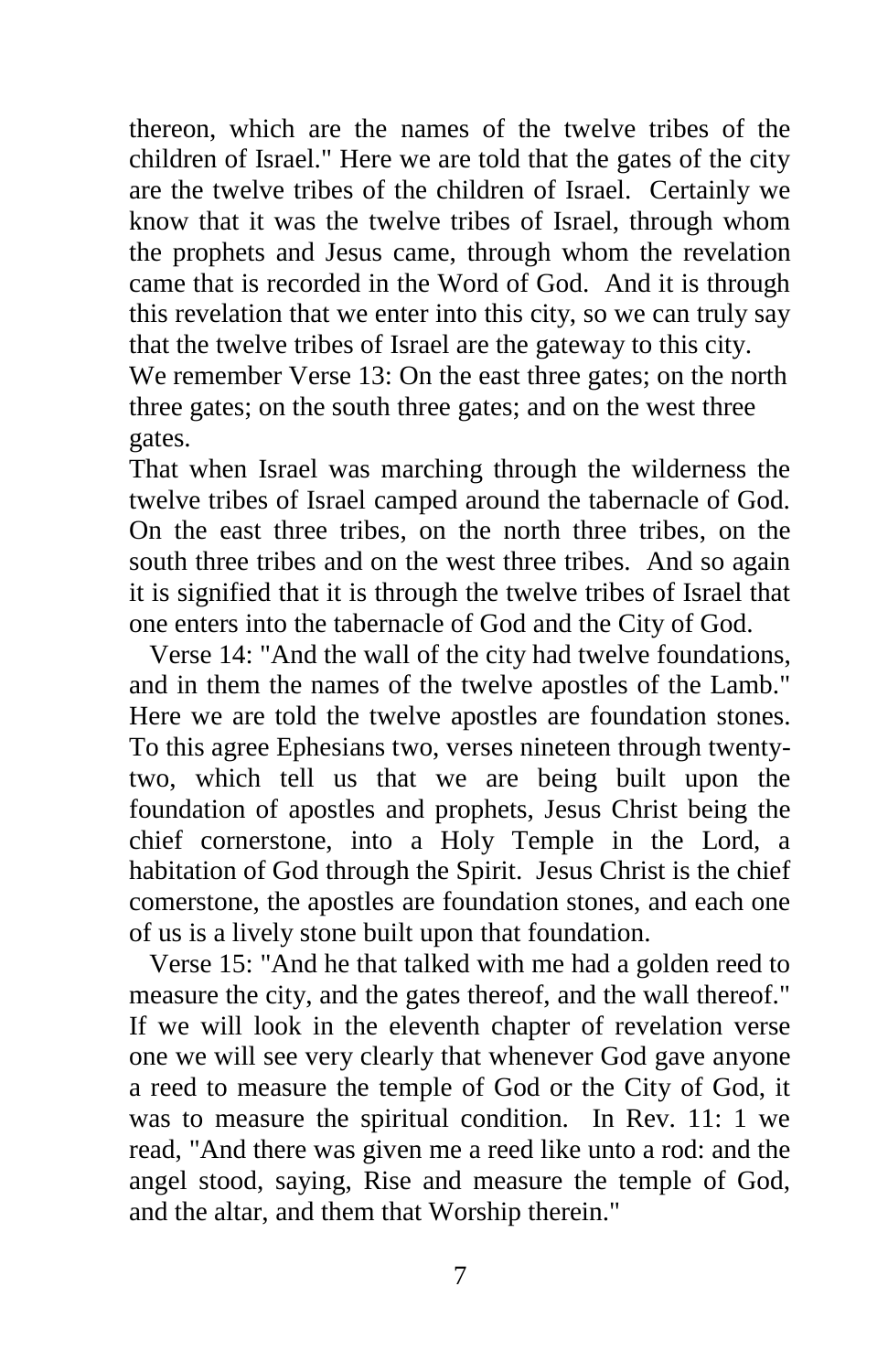It is agreed to by most I am sure, that this measuring takes place during the New Testament age. This being so, the temple which the angel is told to measure here could not be a physical temple, for the Temple of God in the New Testament age is not a physical Temple made out of stones. The Temple of God in the New Testament age is a spiritual temple made up of the Body of Christ in which God is dwelling through the Spirit. Thus the third chapter of first Corinthians says that today we are the Temple of God, and Ephesians 1 :19-22 says that we are being built upon the foundation of apostles and prophets, Jesus Christ being the chief cornerstone, into a Holy Temple in the Lord. Thus when John was given a reed to measure the temple of God in Rev. 11: 1 it was to measure the spiritual condition of the people, because he was told to measure them that worship therein. Thus we see that in Rev. 21 when the angel had a golden reed to measure the New Jerusalem, the Lamb's Bride, it was to measure the Spiritual condition of that Bride. This is why he had a golden reed.

 Revelation Chapter eleven, John was given a reed to measure the temple. It was a plain reed, not golden, for it was not then time for the temple of God to be perfect. But gold, in the symbolism of Scripture is symbolic of that nature of God. Just as gold is the perfect metal that cannot be tarnished, so God's nature is perfection, and it cannot be tarnished. And so the reason the angel had a golden reed to measure the Lamb's Bride, the New Jerusalem, was to proclaim that at that time we must come up to the gold standard and attain to the perfection of God's nature.

 Verse 16: Thus the next verse says, " And the city lieth foursquare." Any architect will tell you that the square is symbolic of perfection. Every side is the same, perfect in all its symmetry. So when the Bible says the city which is the Lamb's Bride lieth foursquare, it only means she will have been brought to the measure of the stature of the fulness of Christ, and have the nature of Christ, which is the nature of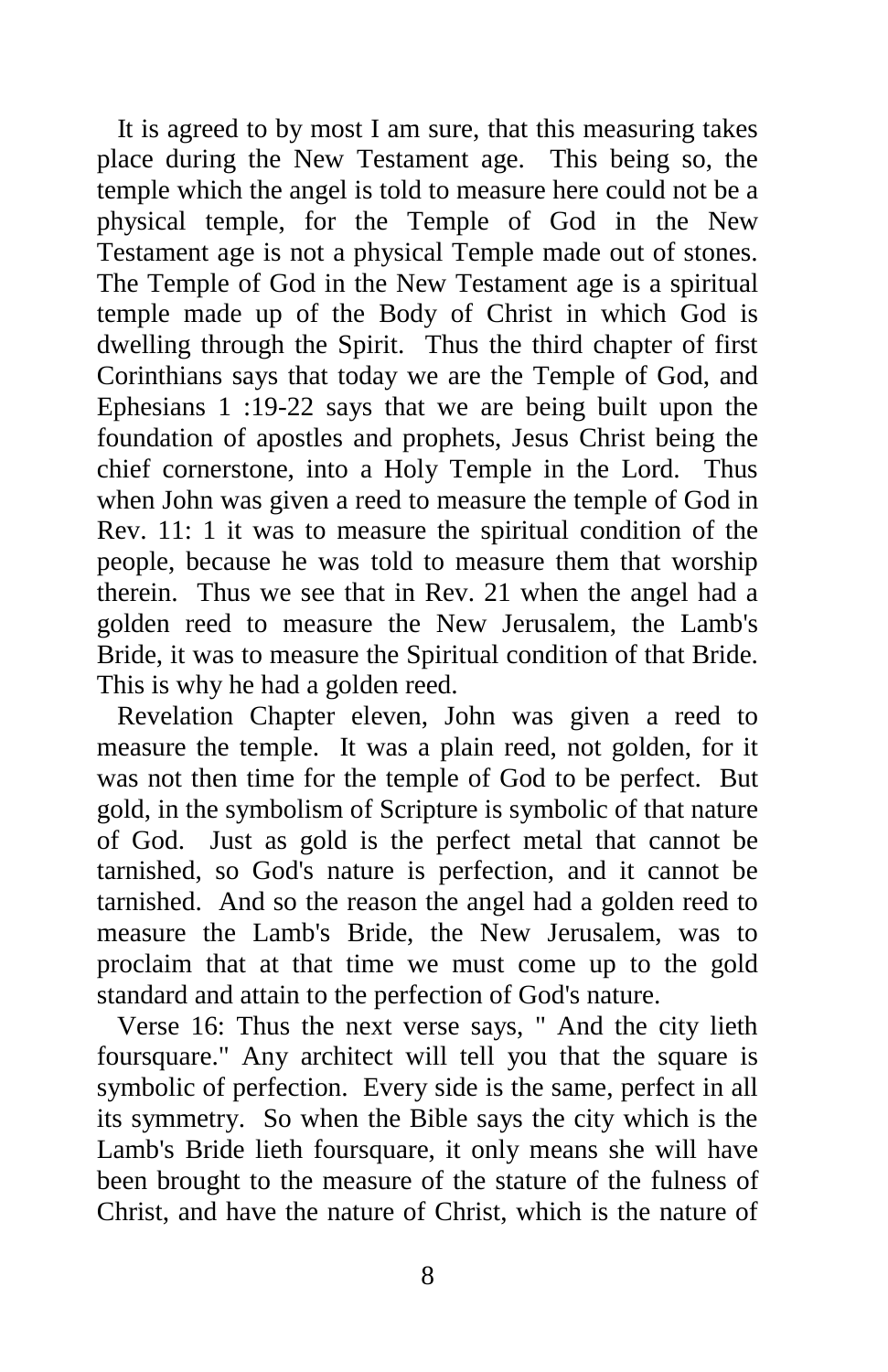God perfect in her, and have become the dwelling place of God through the Spirit.

 Verse 17: "And he measured the wall thereof, an hundred and forty and four cubits." The Old Testament physical Jerusalem which was a type of the New Jerusalem had a wall around it. The purpose of the wall was to protect it from its enemies. Since the enemies of Old Testament Israel were physical enemies, the Philistines, the Syrians and others, they needed a physical wall. But we of the New Testament age live in the age of the Spirit and our enemies are not physical enemies but demon spirits.

For Ephesians 6:12 says we are not wrestling against flesh and blood but against principalities and powers, spirit beings who are the rulers of the darkness of this world. Therefore, since our enemy is not a physical enemy, but spirit beings, we do not need a physical wall to protect us. Our wall is a spiritual wall, consisting of the power of the Spirit of God, by which we keep out our spiritual enemy. Therefore, when the measurements of the wall are 144 cubits, since twelve is the number in the numerology of God that denotes absolute fulness and twelve times twelve or 144 is the fulness of the number twelve, the Lord is simply saying that this wall of the Spirit will be long enough and high enough and wide enough that no enemy, no sickness, no pain, no demons, no fear, no sin can ever enter in again. Hallelujah.

 Verse 19: "And the foundations of the wall of the city were garnished with all manner of precious stones." And then the Bible lists the twelve precious stones that garnish the foundations of the wall of the city, the jasper, the sapphire, a chalcedony, an emerald, the sardonyx, the sardius, the chrysolyte, the beryl, the topaz, the chrysoprasus, the jacinth and amethyst. In the symbolism of scripture gold is the perfect metal that cannot be tarnished, so God's nature is perfection and it cannot be tarnished. Silver is symbolic of the redemptive work of Christ. Just as silver is the metal which is second unto gold in value, so Christ is the second person of the Godhead. But precious stones are symbolic of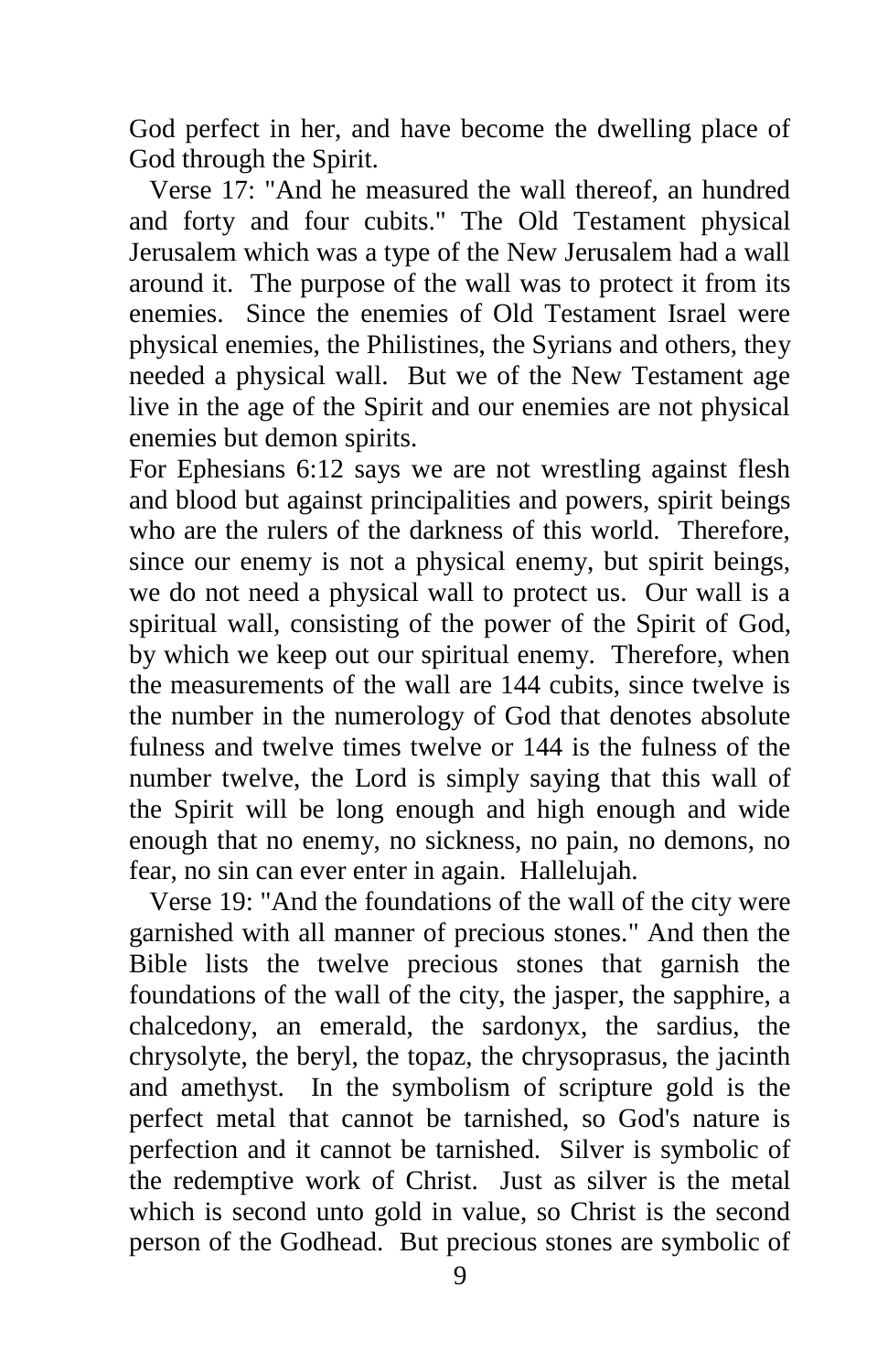the gifts and operation of the Spirit of God. Therefore, when the Bible says that the walls of the city were garnished with all manner of precious stones, it reveals that the spiritual wall of the New Jerusalem that will protect us forever from our spiritual enemy will be made up of the gifts of the Spirit working perfectly in us so that no sin, demons, sickness or sorrow can ever get to us again, the Word of Wisdom, the Word of Knowledge, Faith, Gifts of Healing, Miracles, Prophecy, discerning of Spirits, etc.

 In the Old Testament, when God told Moses to clothe the High Priest, He told him to place upon the breastplate of Righteousness twelve precious stones. They were the same twelve stones that are listed in verse 21, that garnish the walls of the city. The head of that High Priest was a type of Jesus, but the body of that High Priest was a type of you and me, the body of Christ. The reason those twelve stones were placed on the breastplate of Righteousness on the breast of the High Priest was to proclaim that it is only through the operation of the gifts of the Spirit that we are going to attain to that perfect Righteousness that God has ordained for us.

 As we have already pointed out, the Old Testament physical city of Jerusalem had a physical wall around it to keep out the enemies of Israel after the flesh, because their enemies were physical enemies. In the days of National Israel the warfare against Satan's Kingdom was a physical warfare, because Jesus had not accomplished the atonement and opened the way for his Spirit to come and indwell a many-membered body, and anoint us to war against the demons themselves. Thus God could only use the Israel of that day to war against the physical manifestations of the demon kingdom, the Philistines, Syrians, and others. But we who live in the age of the Spirit are not wrestling against flesh and blood, but against principalities and powers. The dictionary says a 'pality' is a kingdom and a principality is a kingdom ruled over by a prince. So we are warring against a kingdom that is ruled over by a prince whose name is Lucifer, and our enemy is not flesh and blood but Spirit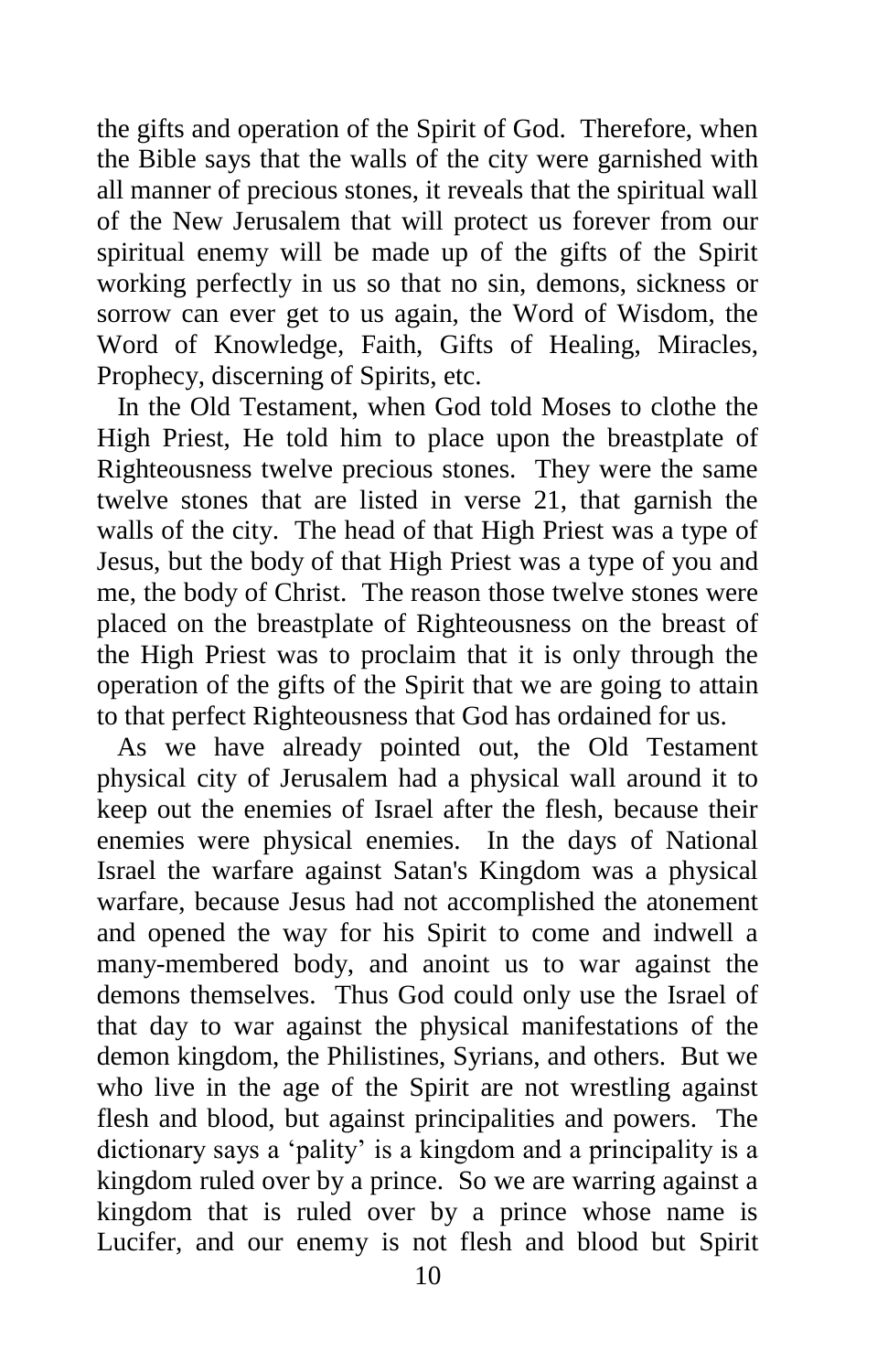beings, and the spirit beings are not hindered by physical walls; they move right through. So the New Jerusalem needs no physical wall, but that wall which consists of the Spirit of God in all his gifts and operations. The number 12 is the number in the numerology of God which denotes absolutely all, and the twelve precious stones which garnish the wall of the New Jerusalem, which is the Lamb's Bride, reveals that our wall of protection in that day will be all of gifts and operations of the Spirit of God working in us perfectly.

 For three years as I have preached this message across the land, and when I have come to this point, I have sent forth a challenge. I have said, "I am not a jeweler, and I know nothing of the natural characteristics of these twelve stones that are listed. But if anyone who is a jeweler were to check they would find that the natural characteristics of these twelve stones are symbolic of the various aspects of God's nature and the gifts and operations of his Spirit. I never bothered to check this myself because God had told me it was so by revelation. But a year ago I was preaching a series of sermons in a church where the pastor had invited me to lead her people into end-time truth. When I came to this truth I sent forth the same challenge. When I did, all the people began to laugh. I did not understand why they were laughing. When the service was finished, the pastor came to me and explained why the people were laughing. The previous week God had begun to speak to her about the twelve precious stones on the High Priest's breastplate of Righteousness, and God had led her to a bookstore where she found a book in which God had led someone to make a study of these twelve precious stones. And they had written a book about it, showing that the natural characteristics of these stones are symbolic of the gifts and operations of the Spirit of God. And she had preached a message on it in her church that morning, confirming my message before I preached it that night.

 Verse 2 1: "And the twelve gates were twelve pearls; every several gate was of one pearl:" We know that the pearl is the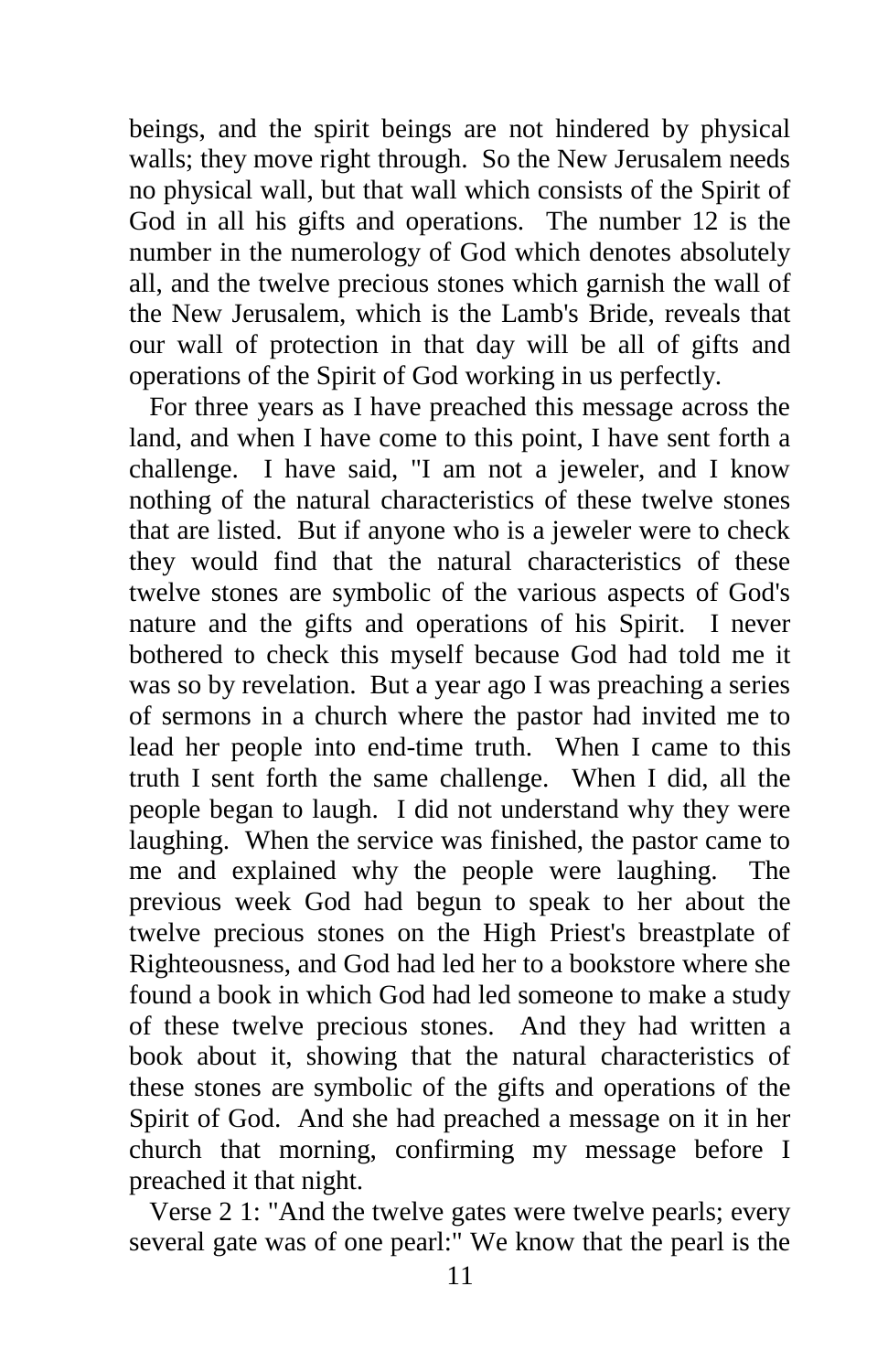whitest, most lustrous of all jewels. Therefore it is signified to us that only when we have come to the pure white righteousness of Jesus will we enter in through the gates and become a part of this city.

"And the street of the city was pure gold." Too long have Christians, in their camal, fleshly interpretation of this statement, imagined that their heaven was going to consist of the opportunity to walk down streets literally paved with gold. It has never occurred to them that the Scripture says when He returns we will be like Him, in His glorified likeness, and we will not need to transport ourselves on streets of any kind. For as He did after his resurrection, when He disappeared from the upper room after His first appearance to His disciples and was immediately on the road to Emmaus, so we will only need to speak the word, and we will be there. Since gold is symbolic of the nature of Christ, and the Scripture is speaking of the New Jerusalem, the Lamb's Bride, and not a physical city, streets paved with gold signify that in that hour we will have come to a perfect walk in the perfect nature of God.

 Verse 22: "And I saw no temple there: for the Lord God Almighty and the Lamb are the temple of it." In that hour we will not need to go to the Baptist Temple, or Methodist Temple, or Pentecostal Temple, to meet the Lord, for He will be in us, and we will be fully in Him all the time, wherever we are.

 Verse 23: "And the city had no need of the sun, neither the moon, to shine in it, for the glory of God did lighten it, and the Lamb is the light thereof." In the symbolism of Scripture the sun which dispels the darkness and brings forth the day is a type of Christ in His redemptive work of dispelling the darkness and bringing forth the day. But in the hour when we have come to the measure of the stature of the fulness of Christ, and the darkness is no more, there will be no more need for the redemptive work of Christ, (the sun) for we will be walking in the light continually. Thus, John saw no sun there. The moon is a type of the church for just as the moon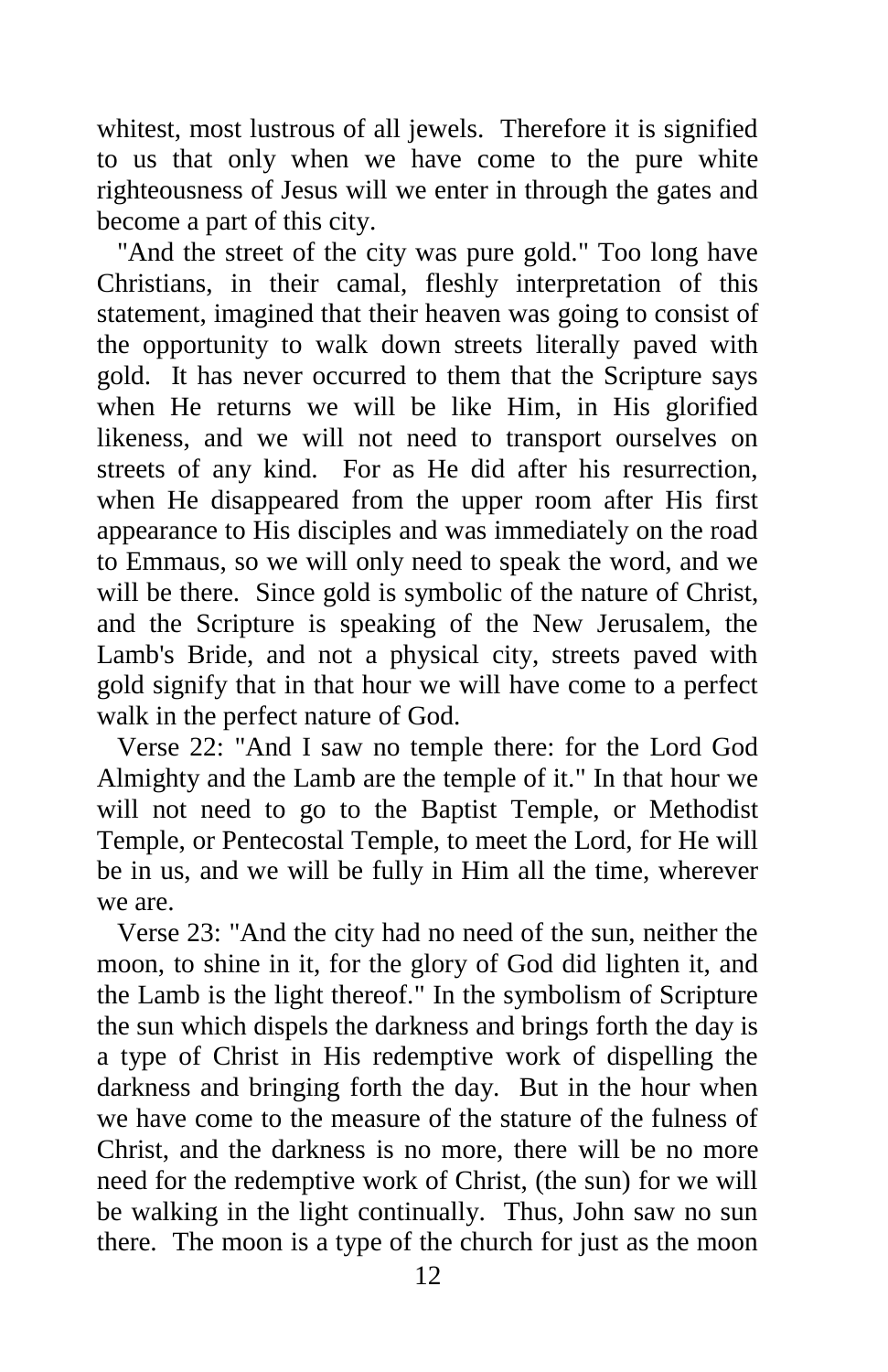has no light of its own, but only reflects the light of the sun in the earth, so the church has no light of its own, but only reflects the light of Jesus in the earth. Just as the moon reflects the light of the sun in a pale, imperfect manner during the night of physical darkness, so the church, because it is yet unperfected, reflects the light of Jesus in a pale, imperfect manner. But in that hour when the church has been perfected, and the light of Jesus is shining through her perfectly, she will be in full union with the sun (Jesus), and His light will be shining through her perfectly, and she will no longer be the moon with an imperfect light, but the expressing of the full glory and light of God. Thus John saw the moon passing away, and the glory of God and the Lamb being the only light of this city.

Verse 24: "And the nations of them which are saved shall walk in the light of it: and the kings of the earth do bring their glory and honour into it." This does not mean that in that hour earthly kings will visit a physical city and bring their pomp and splendor into it, for in that hour all earthly kings will have passed away. Jesus will be the only king. What the Scripture means is the glory and honour which earthly kings have now will belong to the Lamb's Bride, the New Jerusalem, which New Jerusalem we are.

 Verse 25: "And the gates of it shall not be shut at all by day: for there shall be no night there." The 12 hours of physical darkness each night are but a type of all the hours of spiritual darkness the earth will be in from the time the sun of righteousness passed through the earth the first time till He appears in the earth the second time. When we see the sun rising on the horizon each morning, and slowly spreading its rays across the earth, it is not a type of the literal appearing of the Lord, but a type of the sun of righteousness rising in His body and slowly spreading His light rays across the earth through His many-membered body. As the sun rises higher and higher, it is a type of Jesus rising more and more in His body. At 12 noon when the sun stands over the center of the earth and its rays cover the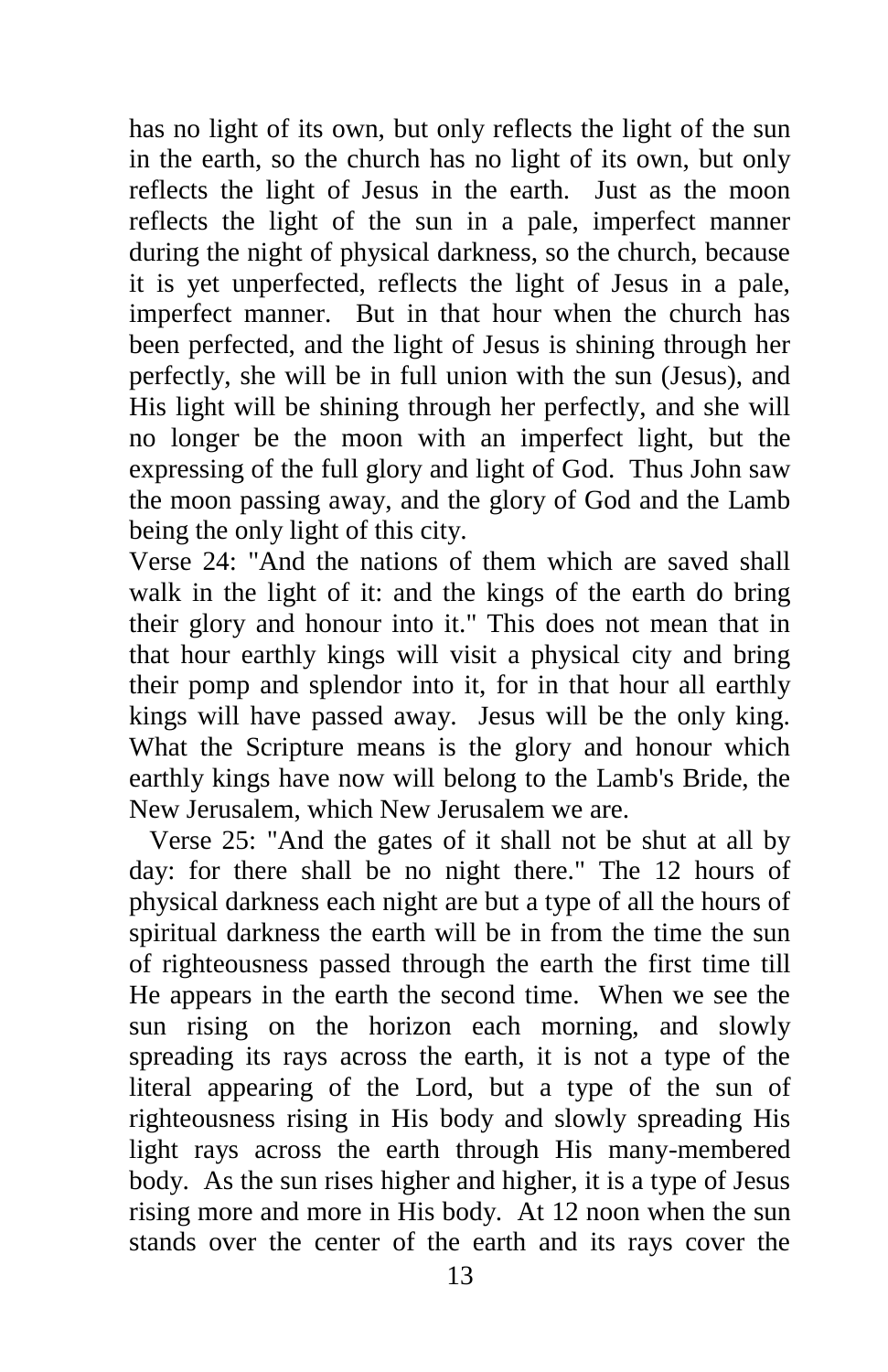whole face of the earth, since 12 is the number which signifies the end of God's plan, it is a type of the twelfth hour in which Jesus' light will have come in His body dispersed throughout the earth, and its rays covering the whole earth. Then shall the Lord visibly appear. And then shall all the spiritual darkness have passed away, for we will no longer have bodies that will get tired and need to sleep during the night, and so there shall be no night there, both literally and physically.

 Verse 27: "And there shall in no wise enter into it anything that defileth, neither whatsoever worketh abomination, or maketh a lie: but they which are written in the Lamb's book of life." No sin shall enter into this city, for only those who have overcome the old nature and come to the measure of the stature of Christ shall be a part of it.

 Chapter 22 verse I : "And he shewed me a pure river of water of life, clear as crystal, proceeding out of the throne of God and of the Lamb.

 Verse 2: "In the midst of the street of it, and on either side of the river, was there the tree of life, which bare twelve manner of fruits, and yielded her fruit every month: and the leaves of the tree were for the healing of the nations." We have already learned that God doesn't exist in a physical form, neither does He sit on a physical throne. He is an omnipresent Spirit which is everywhere, and His throne is everywhere, for He rules wherever He is. And since the river of life here flows from the throne of God, which is everywhere, it cannot be a literal river. The river of life is the Spirit of God, and He flows everywhere from the throne of God. And since we don't have a literal river, we cannot have a literal tree of life with physical fruits, be they apples, or oranges, or apricots, which give life when eaten. The Bible is not talking about physical life or existence, but spiritual life. The Scripture says the tree bare 12 manner of fruits. Surely we know when the New Testament uses the term "fruits" it is not talking about physical things but spiritual things, for we read of the fruits of the Spirit, which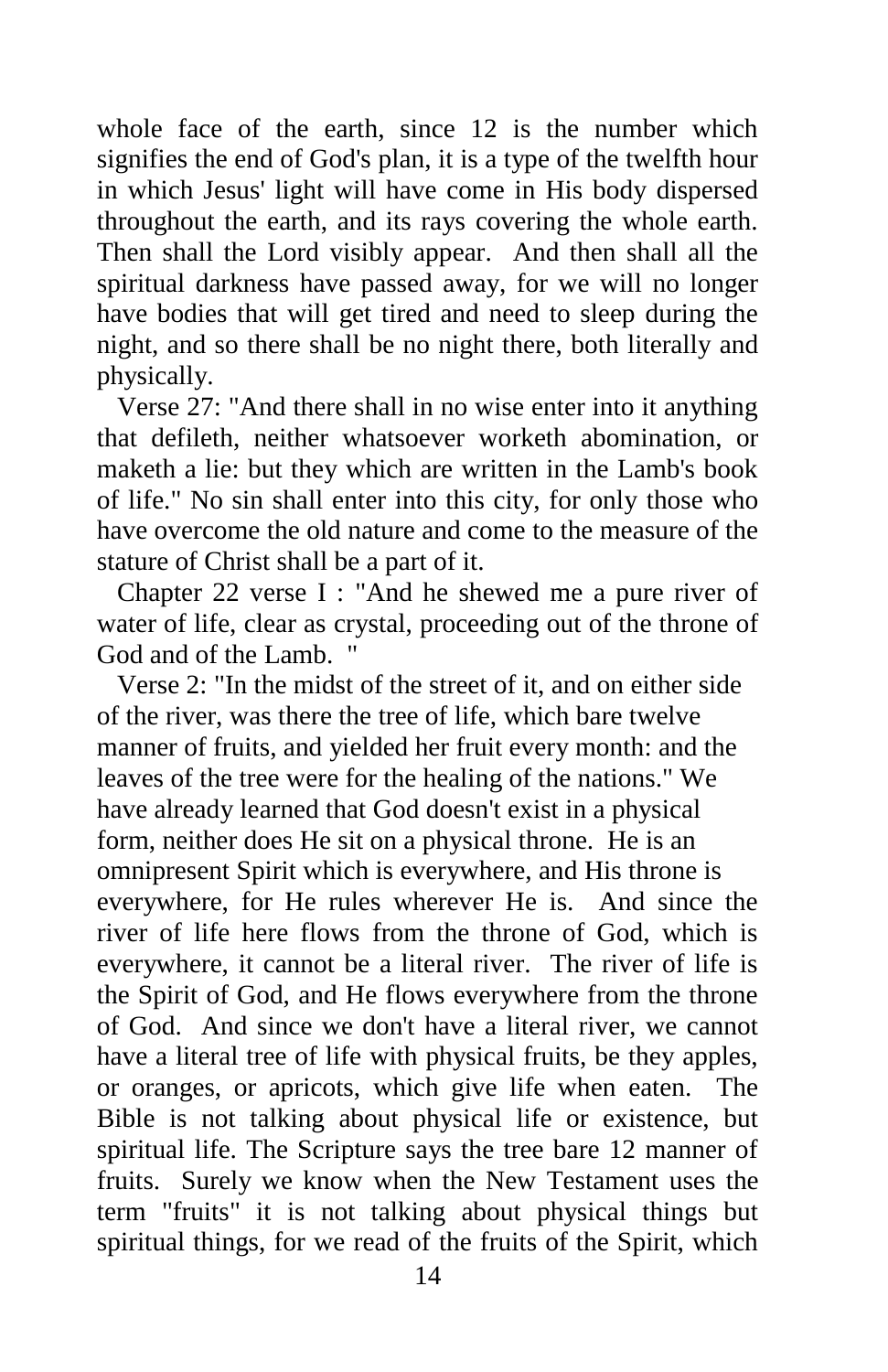are not peaches or apricots, but love, joy, peace, meekness, gentleness, longsuffering, not physical fruits but spiritual fruits. The tree of life is man's union with the Spirit of God. As he draws water from the river of life he has life. Since 12 is the number that denotes absolutely all, the twelve manner of fruits the tree of life bare are all the fruits of the Spirit that come from union with the Spirit of God. And the leaves of the tree are for the healing of the nations. Surely we will all agree there has never been anything given by God that will heal the nations of the big sickness, the sin sickness of which all other sicknesses are a result, but the truths of God's word. These are the leaves of the tree. For the Master said, "Man shall not have life by the material bread, but by every word of God."

 Verse 4: "And they shall see his face; and his name shall be in their foreheads." It is written in Exodus 33 and 34, that long ago when Moses became discouraged with the children of Israel he went to God in prayer, and told God that if He did not show him His way and His glory he could not take the children of Israel into the land. And the Bible says God put him in the cleft of a rock and covered him over with his hand, and God passed by and proclaimed the Name of the Lord; and God said to Moses, "You shall see my back parts, but my face shall not be seen." This does not mean a physical God passed by Moses and Moses saw His back end. For Moses had not prayed for a physical experience, but for a revelation of God. He had said, "Show me Thy Way and Thy Glory." God gave him a revelation of Himself, the Old Testament revelation, when the Bible says God passed by and proclaimed the name of the Lord. When the Scripture uses the term "Name of the Lord" it is talking about His Nature. And when God proclaimed the Name of the Lord He gave Moses a revelation of His Nature, but only a partial revelation, for Moses only saw His back parts. For God said, "My face shall not be seen." But in the hour of the New Jerusalem, Rev. 21:4 says we are the people who shall see His face. We will be given the full revelation of God, not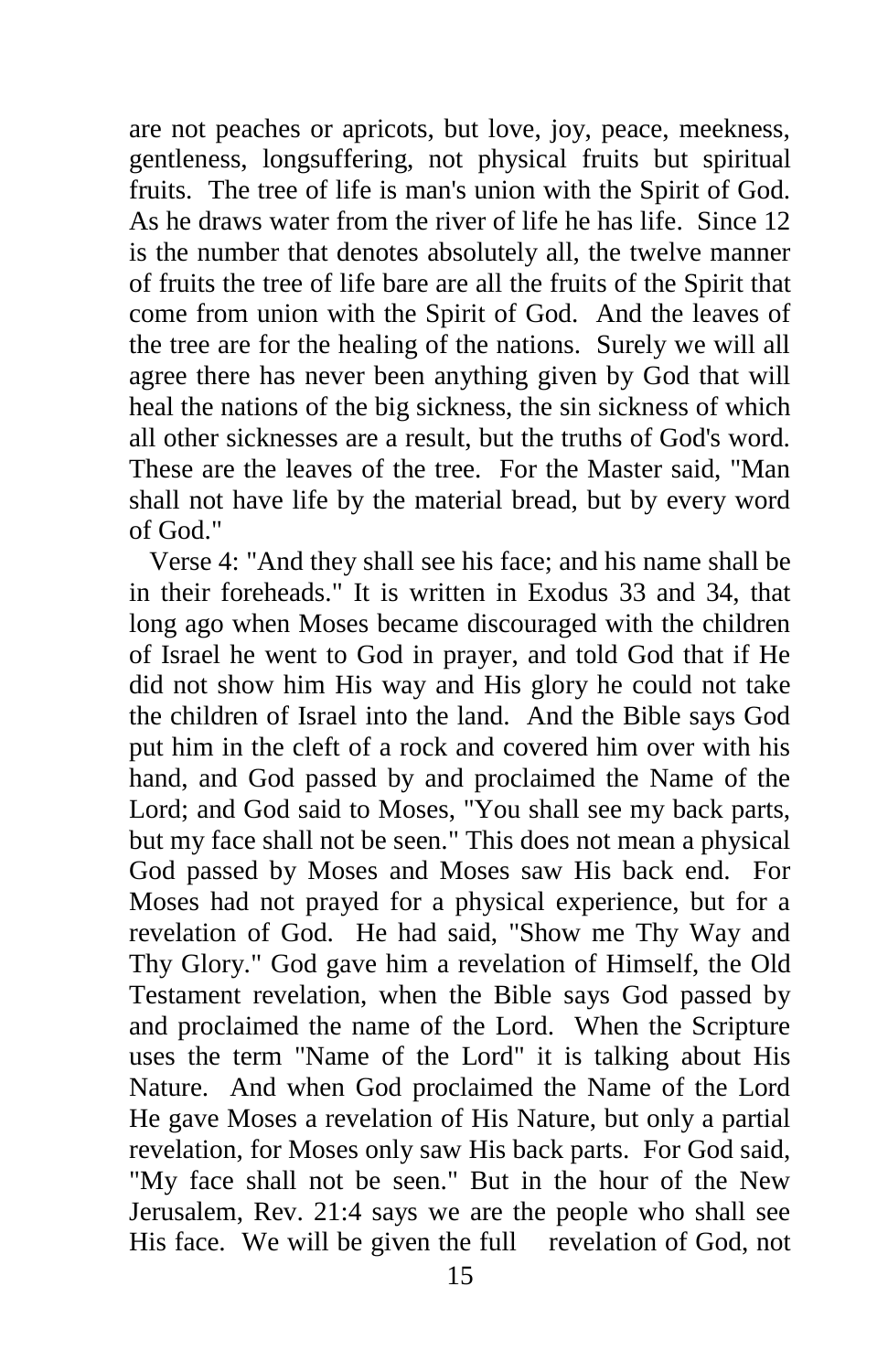just His back parts, for the prophet said, in the last day the knowledge of the Lord shall cover the earth as the waters cover the sea.

When the Scripture says His Name shall be in our foreheads, since the name represents the nature, it means the nature of God will have come forth fully in us, so that we know as he knows, think as he thinks, and are as he is.

 Verse 5: The apostle closes the vision by saying, "And they shall reign forever and ever." And we close our message by reminding you that John saw the New Jerusalem descending down from God. And it is descending down from God. With every fresh revelation of truth it is descending down from God. With every sermon that is preached it is descending down from God. Every time another is born again it is descending down from God. Every time another member of the body of Christ is filled with the Spirit it is descending down from God. And it will continue to descend, until the last member of the body of Christ has been brought to the measure of the stature of Christ, and God has judged the wicked, and cleansed the earth of them, and then will be fulfilled the words of Jesus, "Thy kingdom come, and thy will be done, on Earth as it is in Heaven." Amen.

## **I HAVE CAUSED THEE TO SEE IT, BUT THOU SHALT NOT GO OVER THITHER**

Deu 34:1 And Moses went up from the plains of Moab unto the mountain of Nebo, to the top of Pisgah, that *is* over against Jericho. And the LORD showed him all the land of Gilead, unto Dan, 2 And all Naphtali, and the land of Ephraim, and Manasseh, and all the land of Judah, unto the utmost sea, 3 And the south, and the plain of the valley of Jericho, the city of palm trees, unto Zoar. 4 And the LORD said unto him, This *is* the land which I swore unto Abraham, unto Isaac, and unto Jacob, saying, I will give it unto thy seed: I have caused thee to see *it* with thine eyes, but thou shalt not go over thither. 5 So Moses the servant of the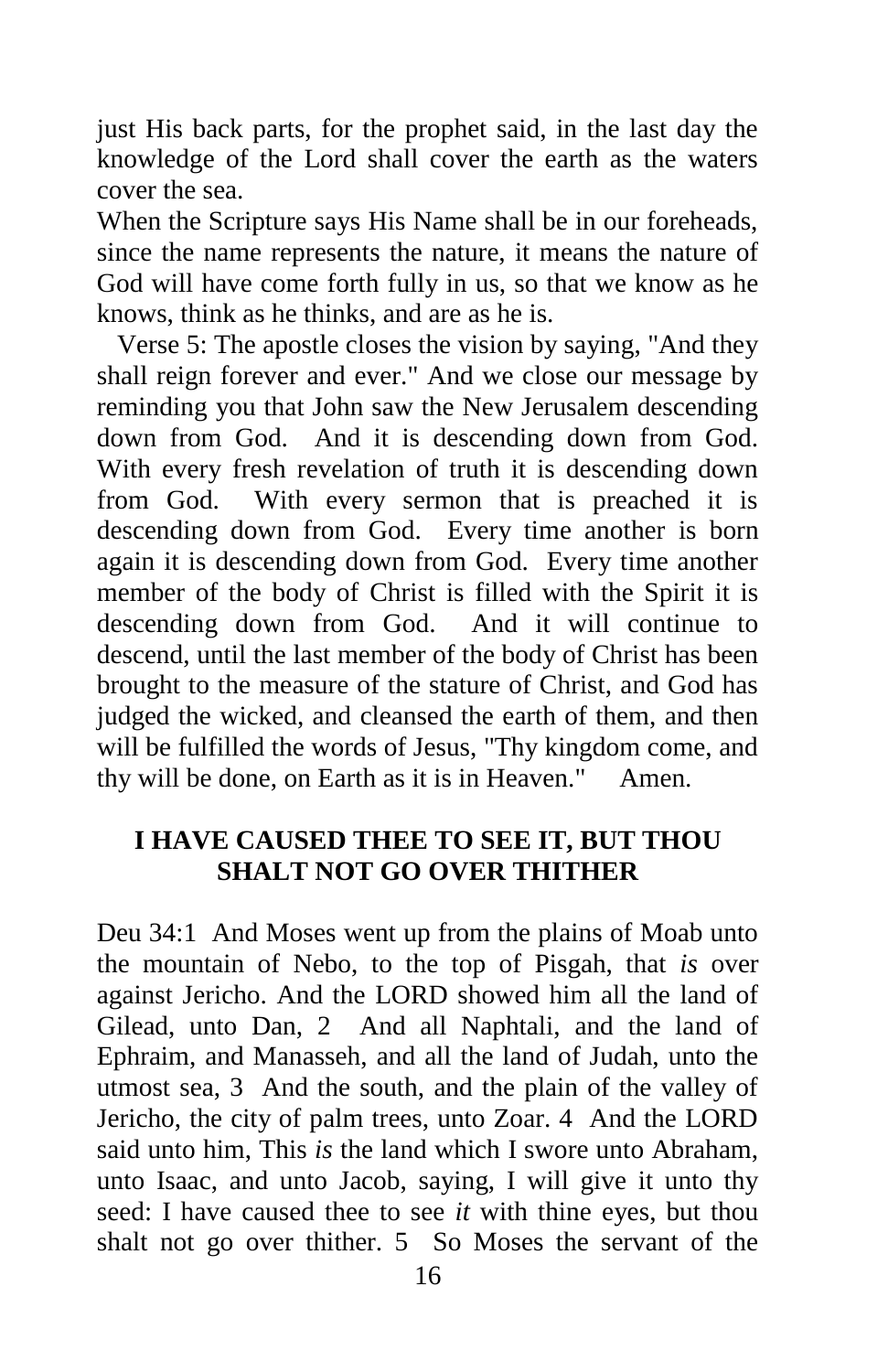LORD died there in the land of Moab, according to the word of the LORD. 6 And he buried him in a valley in the land of Moab, over against Beth-peor: but no man knoweth of his sepulcher unto this day. 7 And Moses *was* a hundred and twenty years old when he died: his eye was not dim, nor his natural force abated.

I would hope that every one of my readers would be now lifted up with me into a realm in the Spirit, where they could look with me back behind the letter of the word here and see that which cannot be seen on the surface. On the surface, in the letter of the word all we see is the letter story, that Moses went up into the mountain and saw all the land that God had given to Israel, and then died and was buried. But if we see only this, we miss the great tragedy that forms the basis for our message of exhortation to you in this issue of "The Word."

 The tragedy is revealed in verse four, where God said to Moses, "I have caused thee to see it with thine eyes, but thou shalt not go over thither," because Moses had disobeyed God in the desert of Zin, in that when God had told him to speak to the rock and bring forth water he disobeyed the Word of the Lord, and smote the rock instead.

 In Numbers twenty it is written that when the children of Israel on their journey came into the desert of Zin, the people began to murmur against Moses because there was no water. Moses cried to God and God answered, "Take the rod and gather thou the assembly together, thou and Aaron, and speak to the rock before their eyes." But Moses still had enough flesh in him that he desired to present to the people the idea that it was by his hand that the water came forth. So instead of just speaking to the rock as he had been told, he gathered the people before the rock and said, "Hear now ye rebels, must we fetch you water out of this rock." And he smote the rock twice instead of speaking to it as God had said. When he did, God spoke to him and said, "Because ye believed me not, to sanctify me in the eyes of the children of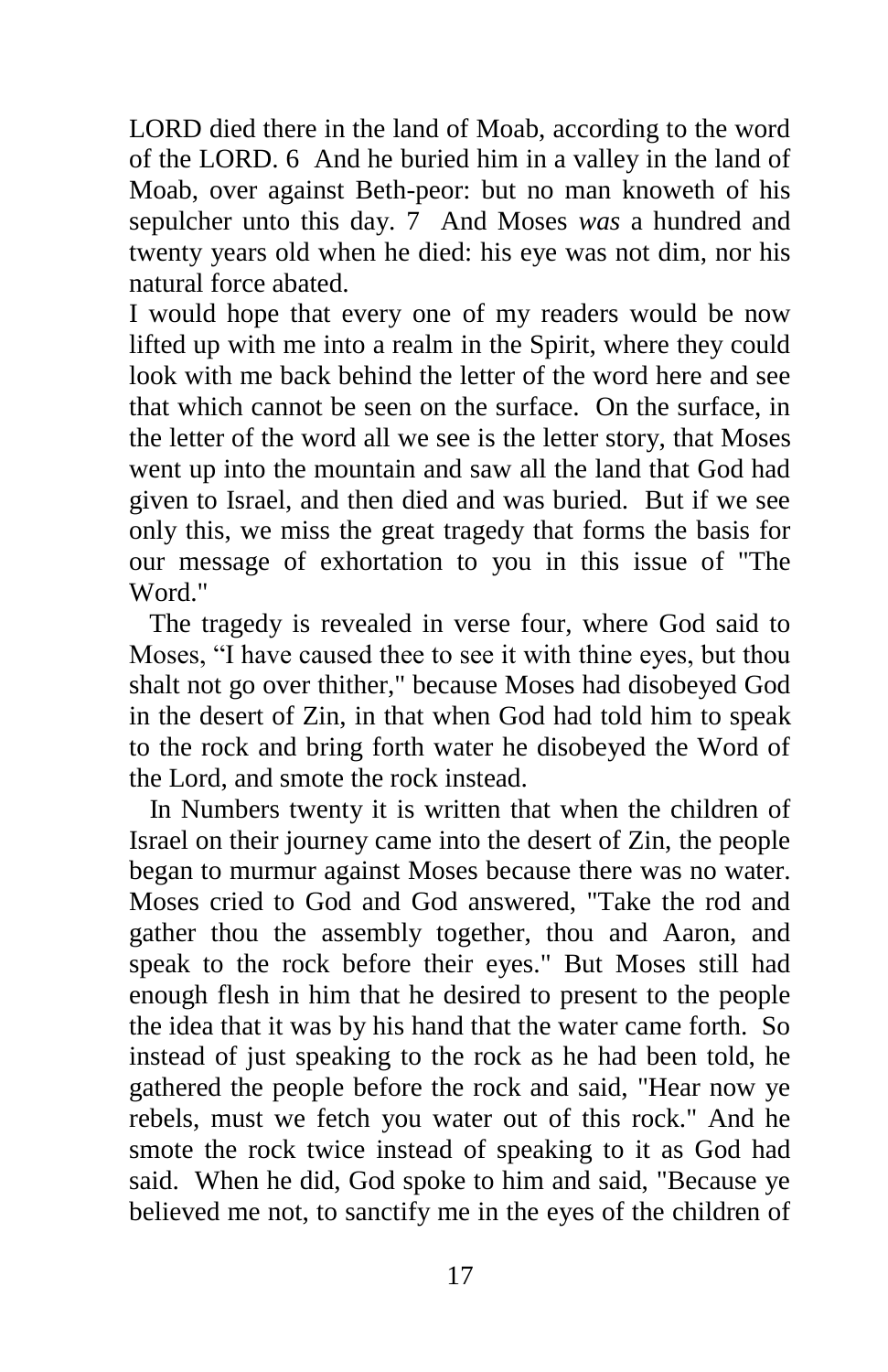Israel, ye shall not bring this congregation into the land which I have given them."

 This was the second time water had been brought forth from the rock. Once before on their journey there had been no water and the people had murmured. That time God had told Moses to smite the rock. When he did, water had come gushing forth. But the second time there was no necessity to smite the rock again, for it had been smitten once. Moses needed only to speak the word to bring forth the water and see the glory of God.

 But instead of just speaking to the rock that the people might see the glory of God alone, Moses desired that the people might see a little bit of his glory also. So he cried, "Hear now ye rebels, must we fetch you water out of this rock." And with much the same flourish, polish and show with which so called great preachers present their sermons and healing ministers lay hands on the sick, and Popes and Priests wear their crowns and robes, and choir leaders wave their hands, and their choir members preen themselves in their costly robes, Moses smote the rock, so that instead of the people seeing the invisible God bring water out of rock, they saw Moses bring water out of the rock. Thus, instead of sanctifying God in the eyes of the people, Moses sanctified himself, and for this cause God said, "Because ye believed me not to sanctify me in the eyes of the children of Israel, ye shall not bring the children of Israel into the land that I have given them."

 Herein is the great tragedy. This man Moses had been called out of all the masses of humanity to lead God's people into the promised land. As Pharaoh's son he had willingly given up his position as Prince in Egypt to fulfill this high calling; he had seen the glory of God at the burning bush; he had seen the Red Sea roll back at the lifting of his rod; he had borne the burden of the children of Israel for forty long years as they murmured against him and strove against him, and accused him continually, sometimes threatening to stone him; he had stood before God and held back His judgment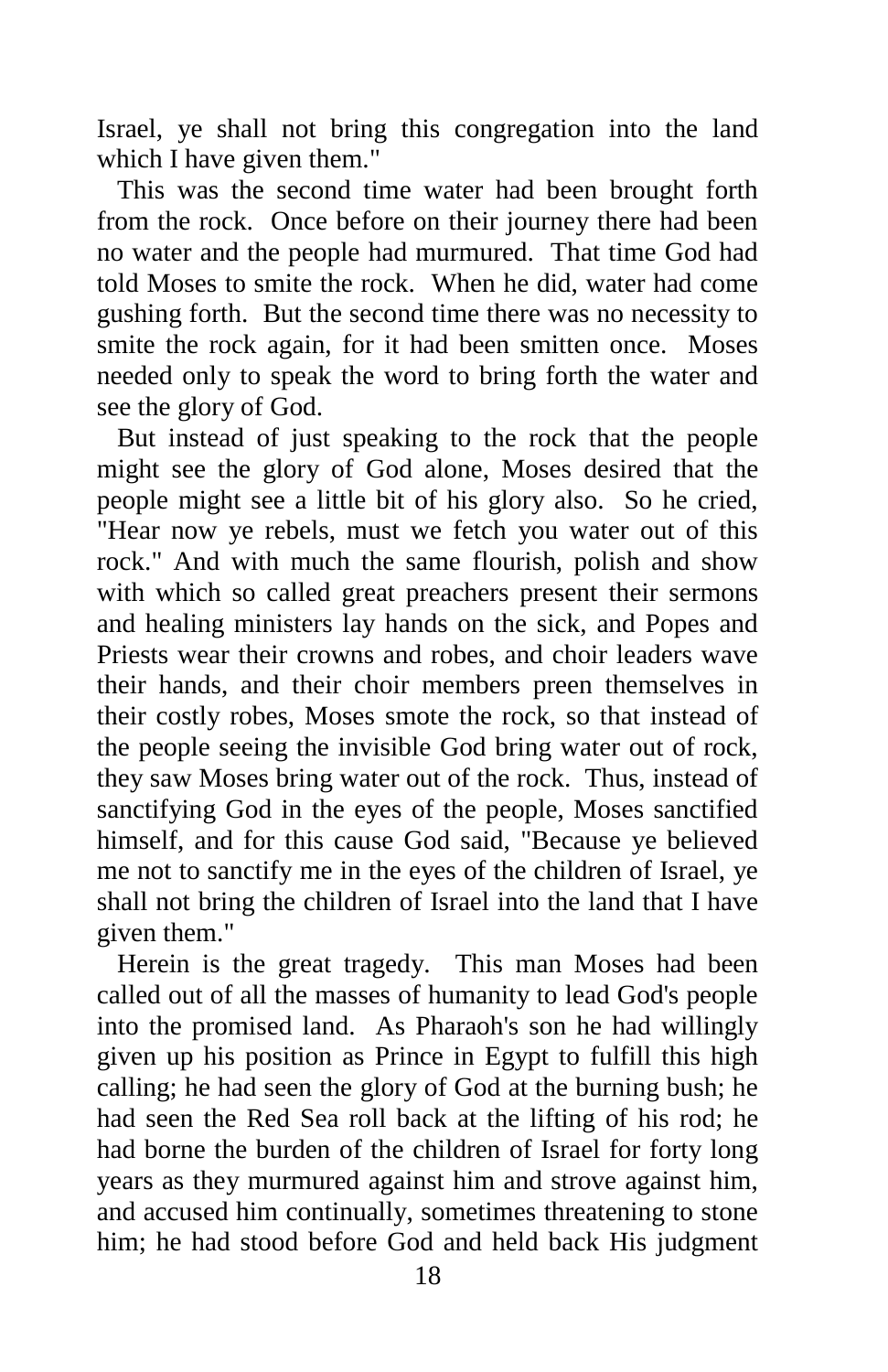through his intercession many times; he had fasted forty days and nights twice, denying his body and facing the pangs of hunger; all this with only one all consuming desire and purpose in his heart, that was to fulfill his calling and take those whom God had given him into the land God had promised them.

 But now, after forty years of pain, travail and labor, on the very brink of success, having come to the top of the mountains from which he could look out and see the prize for which he had been striving forty years, because he failed in one point of perfect obedience, because he came one step short of perfection, he must hear the voice of God say, "I Have Caused Thee to See It with Thine Eyes But Thou Shalt Not Go Over Thither."

 It is not recorded here for us to see, but surely Moses' heart must have almost broken within him as God spoke these words; as suddenly all hope of attaining to the goal for which he had toiled and endured for forty years was dashed to pieces. Tears of bitterness and frustration must have welled up within him, to get so close to the coveted prize that his eyes could look upon it all, and yet be shut off from going in to possess it. As he remembered the many things he had suffered in the wilderness and yet went on because he looked forward to the joy of leading God's people into the land, he must have bitterly regretted the one time that he disobeyed God and fell one point short of perfect obedience, through which victory was torn from his grasp.

 Here we see also the awesome holiness of our God, whose holy, just nature will not allow him to accept anything less than absolute perfection from those who would stand in his presence. That is why he made provision in Jesus for us to attain to that perfection. Moses might have reminded God of the many times he had not failed. He might have reminded him of how he forsook all the riches of a prince of Egypt to follow him; of how faithful he had been in all the battles with Pharaoh; of how faithfully he had fasted and prayed and suffered to bring God's children this far. On the basis of his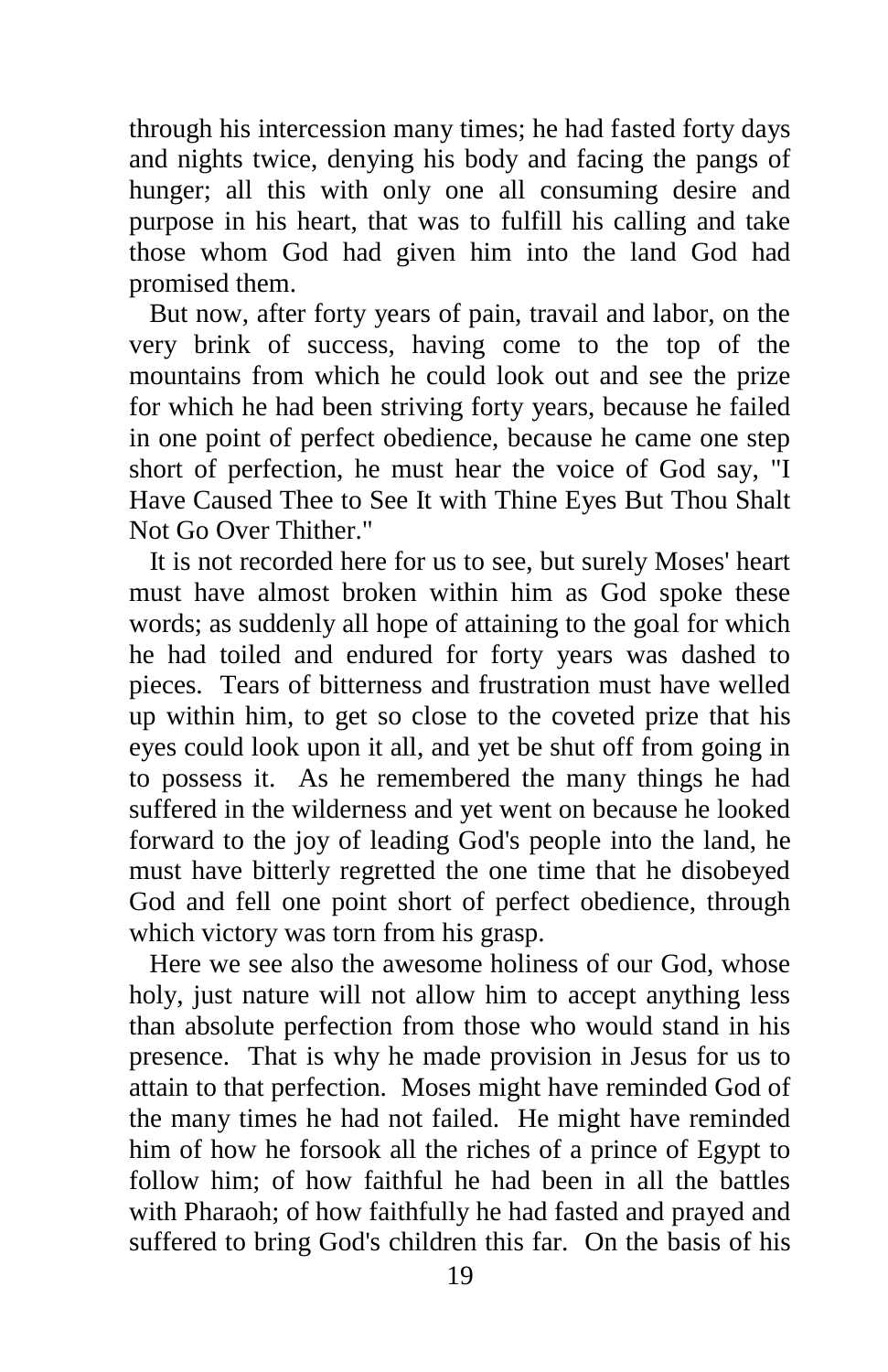past works he might have sought to persuade God to overlook this one failure. But he knew it was no use. He knew God's Holy Nature demands perfection. One might think God himself would have desired to overlook Moses one failure because of his past faithfulness, but no, the Holiness of his just nature could not be denied. Nothing short of perfect obedience would suffice. For this cause Moses, the great man of God, though he could see burning bushes, perform mighty miracles, turn rivers into blood and rods into serpents, roll back seas and call miracle manna down from heaven, yet he could not have the desire of his heart and take God's people into the land, because he fell one point short of perfection.

We have sought to show you the deep, bitter tragedy and frustration Moses experienced after a lifetime of suffering and service to God and his people, yet he failed to attain to the prize, the mark of the high calling, because he fell short of perfection.

But Moses' bitter experience was only a type of the bitter experience that is in store for hundreds, yea thousands, of God's ministers and children today; for Old Testament Israel's physical journey through the wilderness was but a type of our spiritual journey through the wilderness; their physical desert, but a type of our spiritual desert; the physical water that gushed forth from the rock, but a type of our spiritual water, the Spirit of God; their rock that was smitten the first time to bring forth water, but a type of Christ, our Rock, who was smitten at Calvary, that the water of God's Spirit might be poured forth unto us. But just as the rock in Moses day was smitten once and did not need to be smitten again, but only spoken to, to bring forth water, so Christ our Rock was smitten once, and he does not need to be smitten again to bring forth the water of God's Spirit; he only needs to be spoken to in the word of Faith.

 But many a good minister in the past, and many today, like Moses, has met God at the burning bush, and heard him say, "I am sending you to lead my people into the land." Like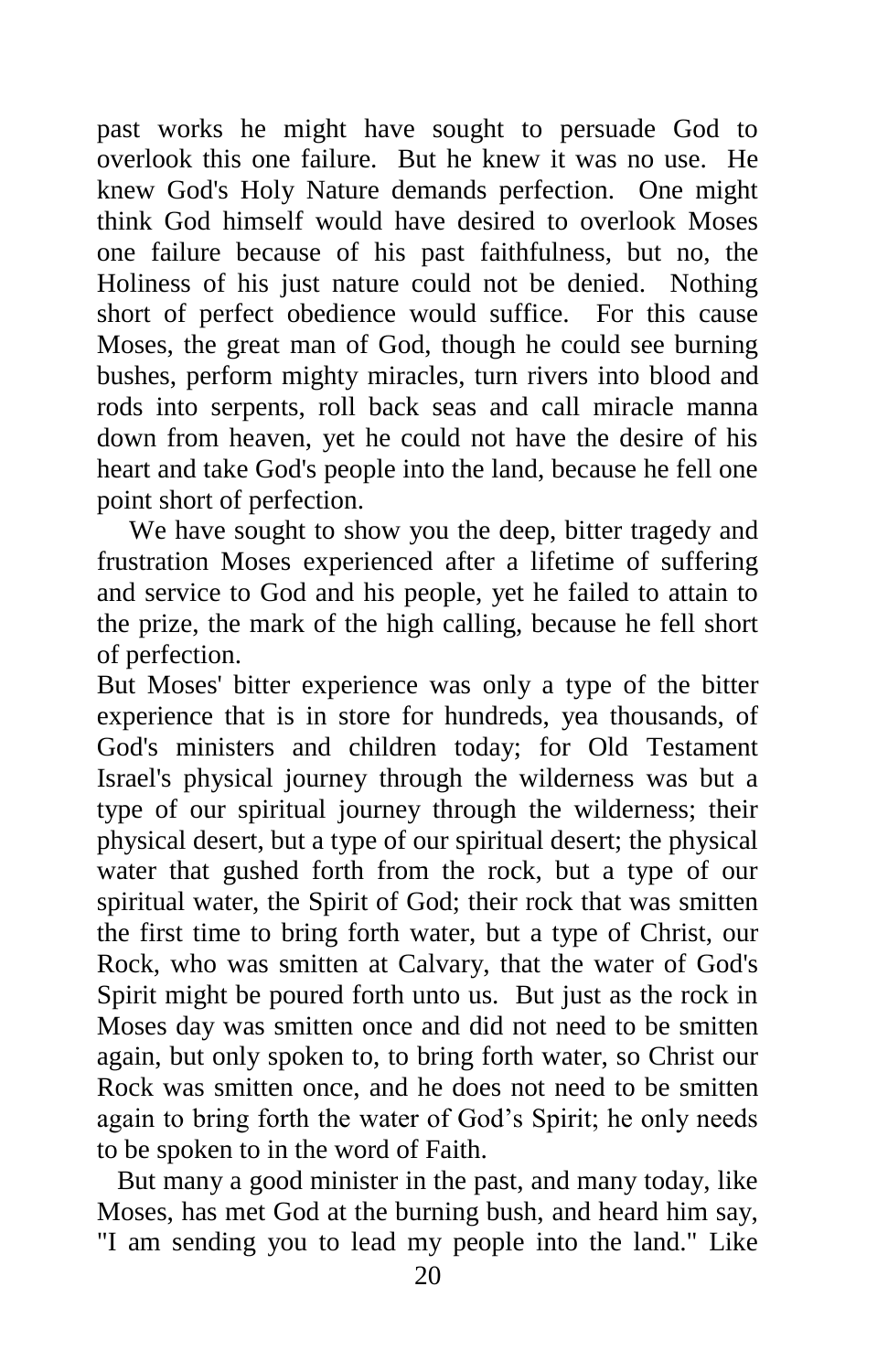Moses they have faced the true Pharaoh of the Egypt of this world, Lucifer, the God of this world, and they have said, "Thus saith God, let my people go." They have led many people out of Egypt into the born again experience, through the waters of the Red Sea, the blood of Jesus. In the wilderness of our journey, they have preached Christ the smitten rock, and brought the water of God's Spirit gushing forth into the lives of many, to quench their spiritual thirst. They have prayed and wept and fasted over God's children, and carried them forward

on their journey toward their promised land, through the Baptism of the Spirit truth, divine healing truth, gifts of the Spirit and on to a high place in the mountains, where they can look and see by revelation the true land that God has given us to go in and possess, which is perfection in Jesus, to go on to the measure of the stature of the fulness of Christ. They have performed mighty miracles of healing the sick and casting out devils, and signs and wonders have been brought forth in their ministries. People have seen oil in their hands, visions of angels present, and all these things. And yet, for all this, like Moses, there is still enough flesh in them that it causes them to want to get into the act. Wherein the rock has been smitten once at Calvary, and the word of God to them now is only speak the word of faith to the rock, still they want to smite the rock in a manner that says to the people, "Hear Now Ye Rebels, Must We Fetch You Water Out Of This Rock." They take great training in universities and seminaries to preach the Word of God with such flourish and polish that the people do not see the invisible God bringing forth the water, but them. Healing ministers pop their fingers in the air as if to generate some electric power, and then lay hands on the people in a way that has deceived thousands into thinking that whatever water or healing that comes forth comes through their hands, and the invisible God is not sanctified in the eyes of the people, but they are. They look back on their past works and they are quite sure that because of them God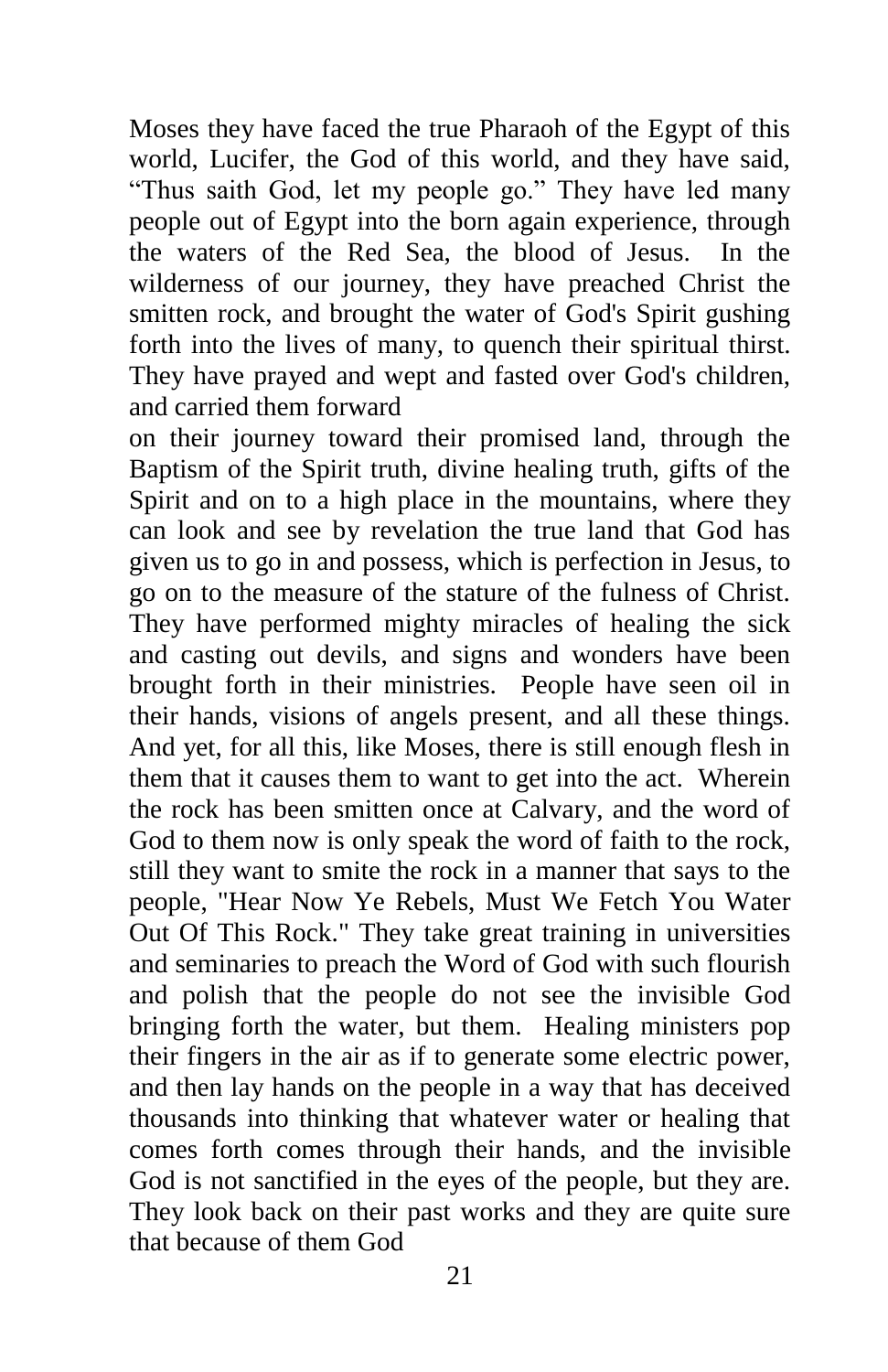will never remove them from their place of leadership or rulership over his people until they have possessed all the land God has given us. They see no need for a message beyond the Baptism of the Spirit and Divine healing and gifts; no need for a message that says, "Let us go on to perfection." And they think all who preach such a message are false prophets who have gotten off course. After all, everyone knows nobody can be perfect, and God didn't send Jesus to die for us and cleanse us of our sins so that His Spirit could enter into us and give us power to go on to perfection. He only sent him to be perfect for us so it would be all right if we never attained to perfection. They are satisfied with saving souls, and miracles and gifts, and having great healing ministries, and care little whether they ever walk in perfect obedience to God or not. They will go high up into the mountains with God. Like Moses, they will see by revelation a land of rest that God had provided for his people. But, like Moses, they will not be the ministry who will lead God's people into the land, because they fail in one point of perfect obedience to God. Great ministries they have had, great battles they have fought, great miracles performed, will in the end be swept away into purposeless oblivion, because they failed to lead to the ultimate purpose, the great mark of the high calling in Jesus, which is to take God's people into their land of rest, to the measure of the stature of the fulness of Christ.

 The New Testament, in Hebrews 3:5, testifies of Moses that he was faithful in all his house as a servant. But the faithfulness of a servant will never meet the demand of the Holy nature of our God. Only the perfect faithfulness of a Son will.

 Moses could only demonstrate the faithfulness of a servant because he only had servantship revelation. He did not have Sonship revelation. It was not until two thousand years later that God sent Jesus into the world to bring us Sonship revelation. All Moses had to impel him to be faithful was a revelation of laws which threatened severe punishment if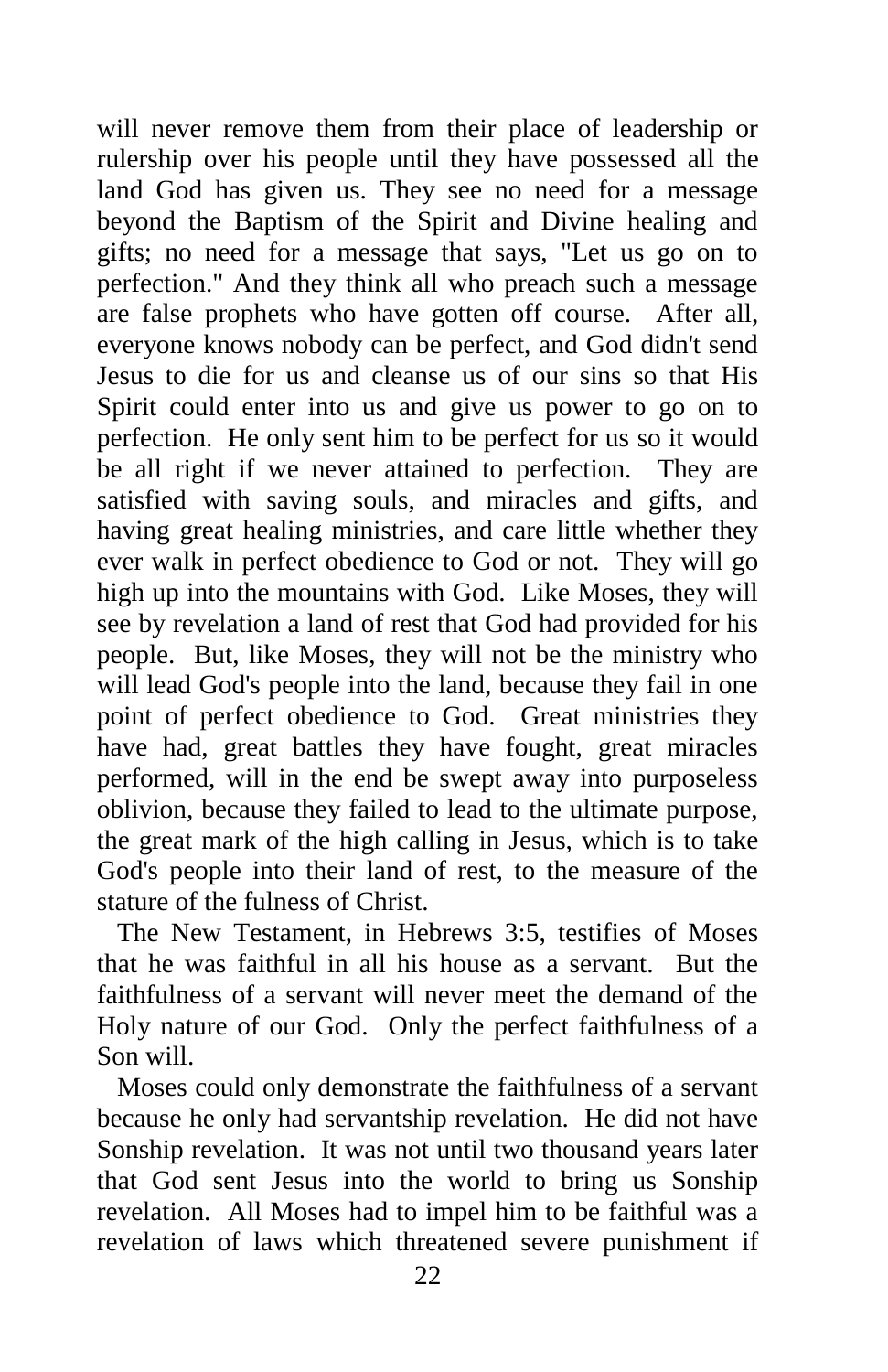they were not kept, and promised a physical, material promised land and material blessings as a reward for keeping them. He was given no promise or hope of ever becoming a son of God. Sonship was so foreign to him and the children of Israel who followed him that when Jesus came into the world, declaring himself to be the Son of God, the Israelites wanted to kill him for daring to call God his Father.

Therefore, Moses could not attain to the perfect faithfulness of Sonship, but it could only be said of him, "He was faithful in all his house as a servant;" because in His day Jesus had not come to reveal that the Father had a plan to bring forth Sons. Jesus had not come to shed His blood on Calvary and cleanse us of our sins, and make us clean vessels so that He could shed forth the Spirit of God to indwell us and rebirth as into the new creation Sons of God, making us also cry, Abba, Father, and giving us the power to grow up into Him in all things, to the measure of the stature of the fulness of Christ, and thus come to full Sonship.

 Therefore, we have no excuse for failing to go on to perfection. We have not been given servantship revelation, but sonship revelation. We have not received the Spirit of bondage to fear, but the Spirit of adoption whereby we cry, Abba, Father (Romans 8:15). Therefore a greater faithfulness is required of us than the faithfulness of a servant in all his house. We must demonstrate the perfect faithfulness of a son over his own house (Heb. 3:6). Thus the Apostle Paul says, in Hebrews six verses one through six, that leaving behind the baby principles of the doctrine of Christ, let us go on to perfection. Galatians says that an heir, as long as he is a child, differeth nothing from a servant though he be Lord of all. Even so, we when we were children in our Christian growth, differed nothing from a servant, though we were Sons of God, and therefore Lord of all our Father has. As children, God overlooked our unfaithfulness in many things. He overlooked the fact that we demonstrated only the faithfulness of servants, and not very good servants at that. But now it is time for us to grow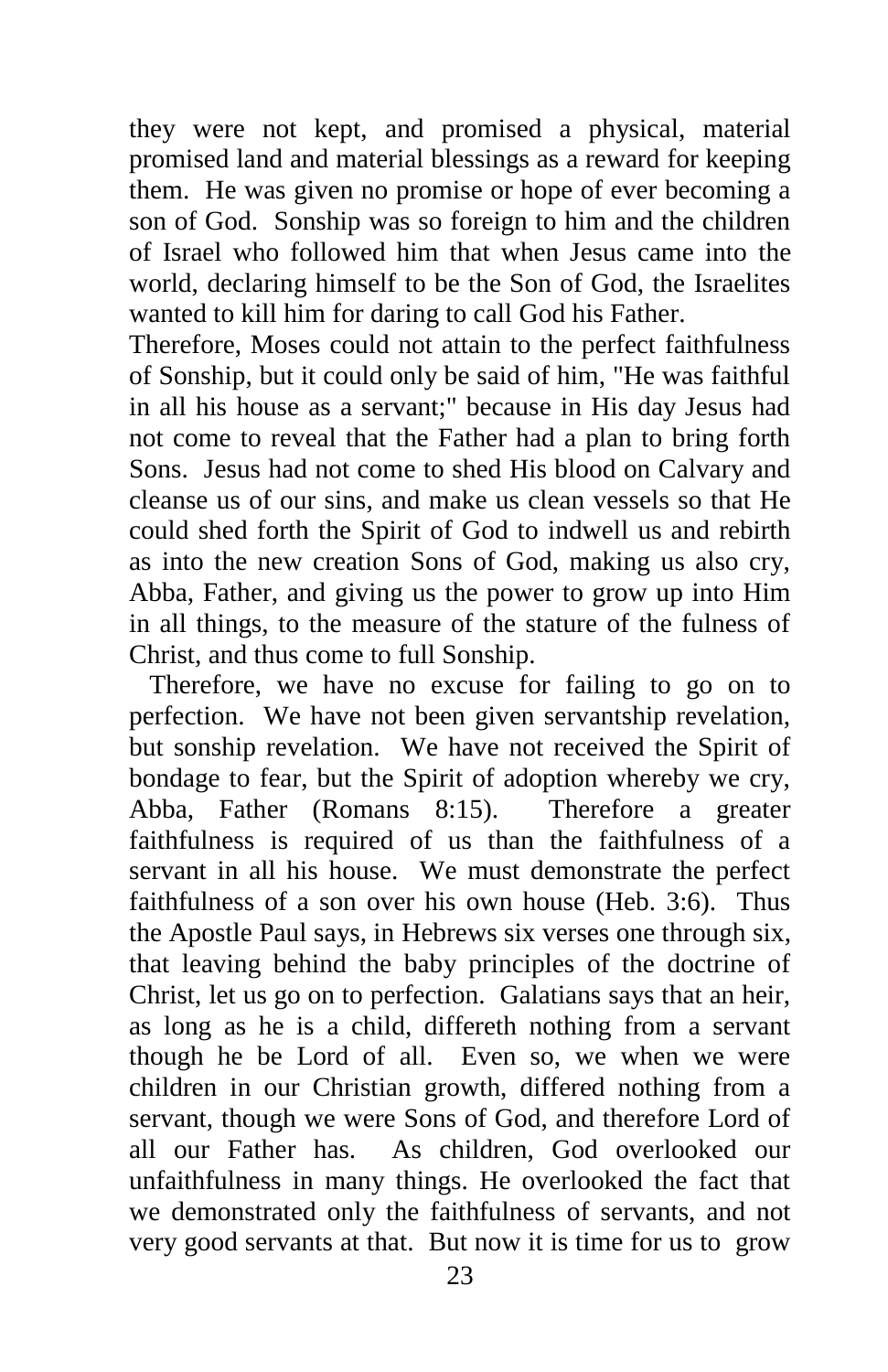up. The word has gone forth. "Let us go on to perfection." Servantship faith will enable the children to lead souls out of Egypt, get them baptized in the Spirit, experience spiritual gifts, and healings and miracles. Servantship faithfulness will take one high in the mountains with God, that they may see the land God has given us, but only those who go on to perfection, to the perfect faithfulness of Sonship, will go in and possess the land.

 There were many types of Christ in the Old Testament, who were types of Christ as He brings His body to certain stages of their journey to perfection. But none of them could be a type of Christ as He takes his body into complete perfection, because all failed in at least one point.

 Moses was a type of Christ as he brings his body through laws and rules to the river Jordan, to the borders of the Promised Land, to the point where they are ready to leave law behind and be led by the Spirit of Jesus, who has entered into their hearts causing them to cry, "Father, Father," but there at Jordan Moses failed and could not be a type of Christ. Joshua, who replaced Moses, was a type of Christ as he leads his body to leave behind legalistic letter law Christianity, and begin a walk in the Spirit that shall take them over Jordan to enter into the land. But he disobeyed God, in that he allowed the children of Israel to settle down and stop before they had conquered and possessed over half the land God had given them. Therefore, he could not be a perfect type of Christ, as he leads his body into perfect Sonship. David, who was anointed of God to conquer the nations round about, drive the Philistines out of Jerusalem, and carry the Ark of God into Jerusalem, was a type of Christ in the Davidic ministry that God is bringing forth today, who shall be anointed to conquer the demons round about, and take the nature of God which is in us, the Ark of the New Covenant, into the New Jerusalem state of glory. But even he failed in the matter of Bathsheba, and therefore could not be the perfect type of Christ, neither could he build the house of the Lord. His son Solomon was chosen to build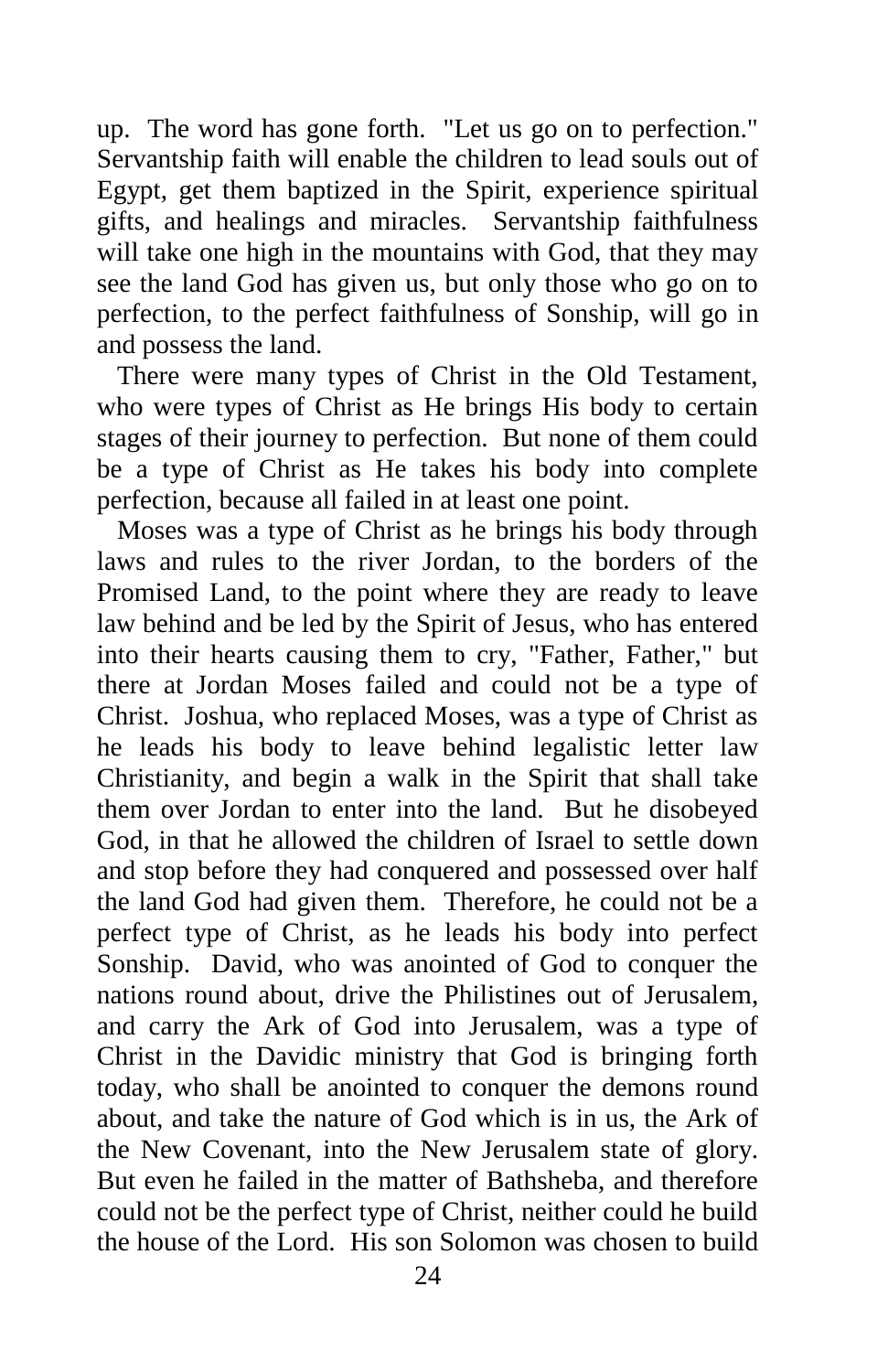the house of the Lord, because his was a far different nature and ministry than that of David. David's was warrior ministry. He could win battles, conquer Philistines, and swing a mighty sword against the enemies of God. But Solomon was far different than this father. His was not a warrior ministry, but a ministry of wisdom. When he was told by

God in a dream that he could have anything he asked for, he did not ask for power to take the necks of his enemies. He asked only for wisdom to lead God's people into the fulfillment of his purpose for them. Even so, the Davidic five-fold ministry that is coming forth today will not build the temple of God. They will take the Kingdom out of the hands of the Saul ministry. They will fight many battles for the Lord, cast out many devils (Philistines), heal many sick, and carry the Ark of the Covenant into the New Jerusalem. But that ministry shall not build the temple of God, for they yet have a warrior's heart and a fighting spirit. And building the temple of the Lord is not healing the sick and casting out devils, but building the nature of God in every lively stone in his temple, and setting each in his place. But out of the very test of the battle that shall break them and mold them into Christ's image shall come a Solomon Ministry, that though they know through their faith they can have anything they ask of God, they will not ask for power against their enemies, neither for riches, but only for wisdom to lead God's people into his plan for them. These shall build the house of the Lord. But even Solomon, with all his wisdom, failed God in his old age and married strange women, and therefore could not be the perfect type of Christ in his Body as he takes it on to perfection. There is only one who has come forth who never failed God on even one point of perfect obedience, and therefore is the perfect type of Christ in his Body as he takes it on to perfection. That is the one who became obedient unto the suffering of death, Jesus, the Head of the Body. Therefore, Moses is not our pattern, for he failed. Joshua, David, Solomon, great as they were,